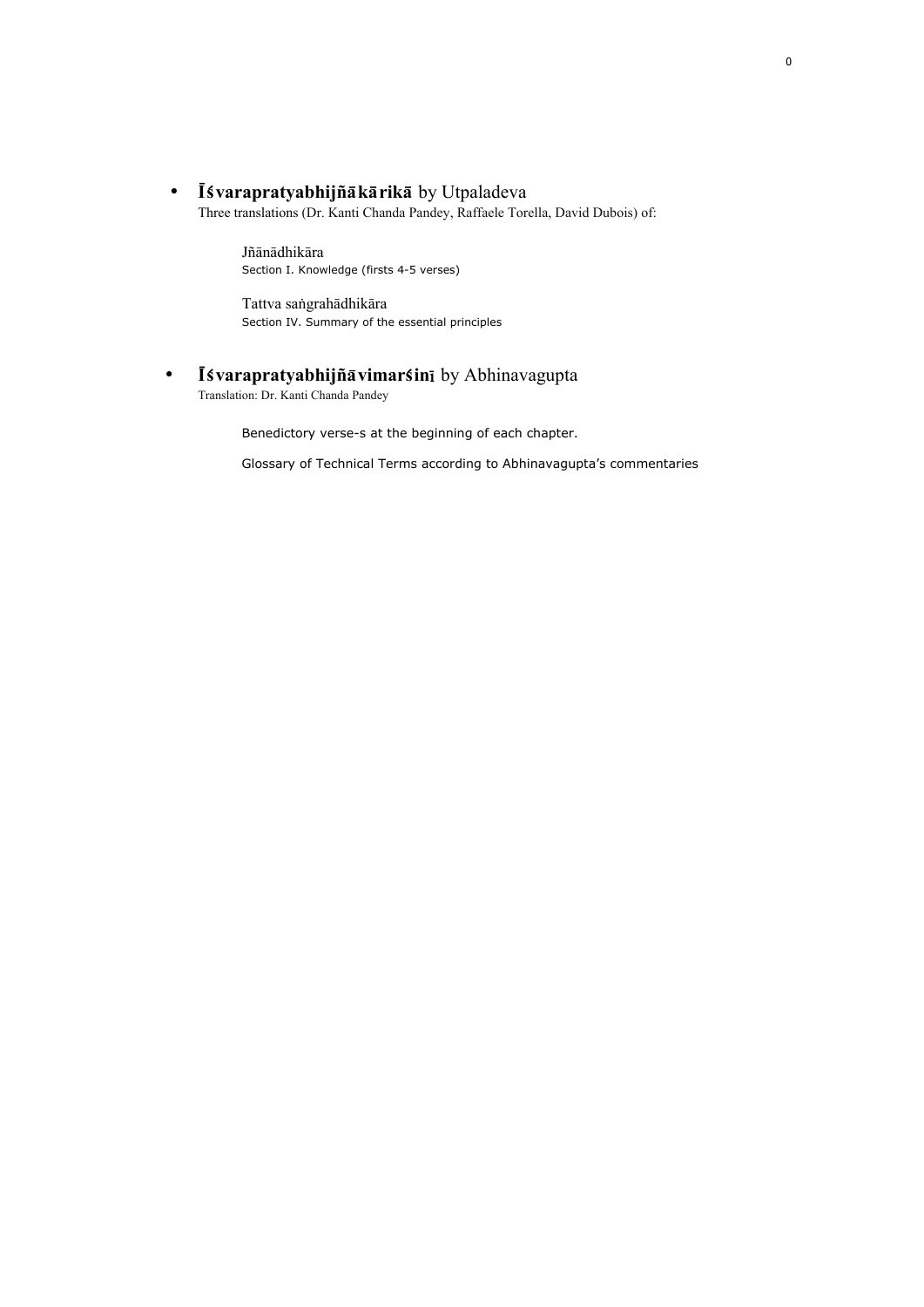# $\overline{\mathbf{I}}$  Svarapratyabhijñ $\overline{\mathbf{a}}$  k $\overline{\mathbf{a}}$  rik $\overline{\mathbf{a}}$  by Utpaladeva (first half of the 10th century A.D.)

# Jñānādhikāra

Section I. Knowledge (firsts 4-5 verses)

## $\bar{A}$ hnika I

कथंचिदासाद्य महेश्वरस्य दास्यं जनस्याप्युपकारमिच्छन् । समस्त संपत्सनवाप्तिहेतं तत्प्रत्यभिज्ञामुपपादयामि ॥ १॥

Having somehow realised my identity with the Supreme and wishing to render service to humanity, I am establishing 'Self-Recognition' which is a means of attaining all that is of value. Translation: Dr. Kanti Chanda Pandey in Bhaskari [1938]

Having in some way attained the state of servant of Mahesvara and wishing to offer assistance also to the whole of mankind, I shall – by giving it logical justification – make possible the awakening of the recognition of the Lord, which brings about the achievement of all success.<br>Translation: Raffaele Torella in The Isvarapratyabhijñākārikā of Utpaladeva with the Author's Vrtti. [1994]

Je suis devenu, je ne sais comment, le serviteur du grand Seigneur. Parce que je désire aider aussi l'humanité, je vais rendre possible, en la justifiant, la re-connaissance de (soi comme étant le Seigneur). Elle est la cause qui fait obtenir toutes les perfections. Traduction: David Dubois à Les Stances sur la Reconnaissance du Seigneur avec leur Glose. [2005]

# कर्तरि ज्ञातरि स्वात्मन्यादिसिद्धे महेश्वरे । अजडात्मा निषेधं वा सिद्धिं वा विदधीत कः ॥ २\*॥

Which sentient being can prove or disprove the Supreme Lord, who is essentially Omnipotent, omniscient and eternal? Translation: Dr. Kanti Chanda Pandey / \* repetition of the sanskrit number's verse:  $\mathfrak{p}$ .  $\mathcal{C}_2$ , and (i) p. 10 in english version.

What intelligent being could ever deny or establish the cognizer and agent, the Self, Mahesvara, established from the beginning. Translation: Raffaele Torella

Qui, étant doué de conscience, pourrait bien être en mesure de prouver ou réfuter le sujet connaissant, l'agent, notre Soi, le grand Seigneur prouvé d'emblée. Traduction: David Dubois

# किंतु मोहवशादस्मिन्द्ष्टेऽप्यनुपलक्षिते । शत्तयाविष्करणेनेयं प्रत्यभिज्ञोपदइर्यते ॥ ३\*॥

But the help in bringing about the recognition of Self in nothing but bringing to notice the power of Self, which, though known, yet is not fully realised, because its powers are obscured by the veil of Māyā. Translation: Dr. Kanti Chanda Pandey / \* verse ? p. 49

However, since He, though being directly perceived, is not discerned for what He is because of delusion, precisely for this reason, by bringing His powers to light, the recognition of His is shown. Translation: Raffaele Torella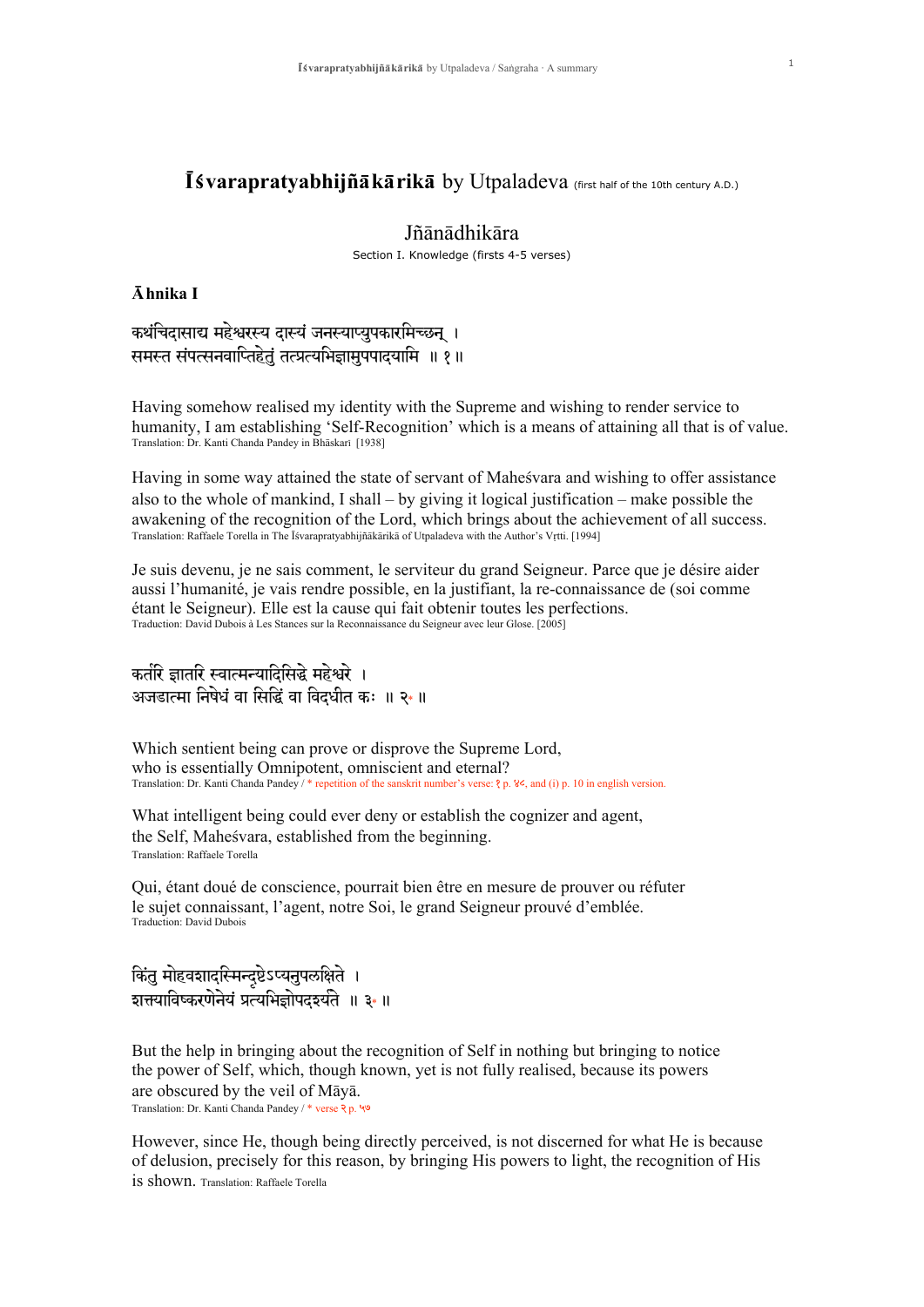Et pourtant, bien qu'il soit vu, il n'est pas identifié comme tel en vertu de l'égarement. C'est pourquoi on donne à voir cette reconnaissance en dévoilant ses Puissances. Traduction: David Dubois

```
तथा हि जडभूतानां प्रतिष्ठा जीवदाश्रया ।
ज्ञानं किया च भूतानां जीवतां जीवनं मतम् ॥ ४*॥
```
The being of the insentient depends entirely on the sentient; and (the powers of) knowledge and action are the very life of the sentient beings. Translation: Dr. Kanti Chanda Pandey / \* verse ३ p. ६१

Indeed, the foundation of insentient realities rests on the living being; knowledge and action are considered the life of the living being. Translation: Raffaele Torella

Or, en effet, les choses qui ne sont pas conscientes (par elles-mêmes) ont leur fondement dans les êtres vivants. Et on sait que la connaissance et l'action son la vie des êtres vivants. Traduction: David Dubois

तश्र ज्ञानं स्वतः दिद्धं किया कायाश्रिता सती । परेरण्युपलक्ष्येत तयान्यज्ञानमूह्यते ॥ ५ ॥

Of these (the power of) knowledge is self-established; and so also is (the power of) action. The latter, when associated with a particular body, is perceptible to other limited perceivers. From that the presence of (the power of) knowledge in others is guessed. Translation: Dr. Kanti Chanda Pandey / \* verse 8 p. 90

Knowledge is self-established; action, when it manifests itself through a body, becomes cognizable also by others. Thanks to it, knowledge in others can be guessed. Translation: Raffaele Torella

Parmi (elles), on prouve par soi-même (la présence de) la connaissance. L'action, quand elle se manifeste à travers un corps devient en outre discernable par les autres. Par cela, on peut deviner la (présence de la) connaissance en autrui. Traduction: David Dubois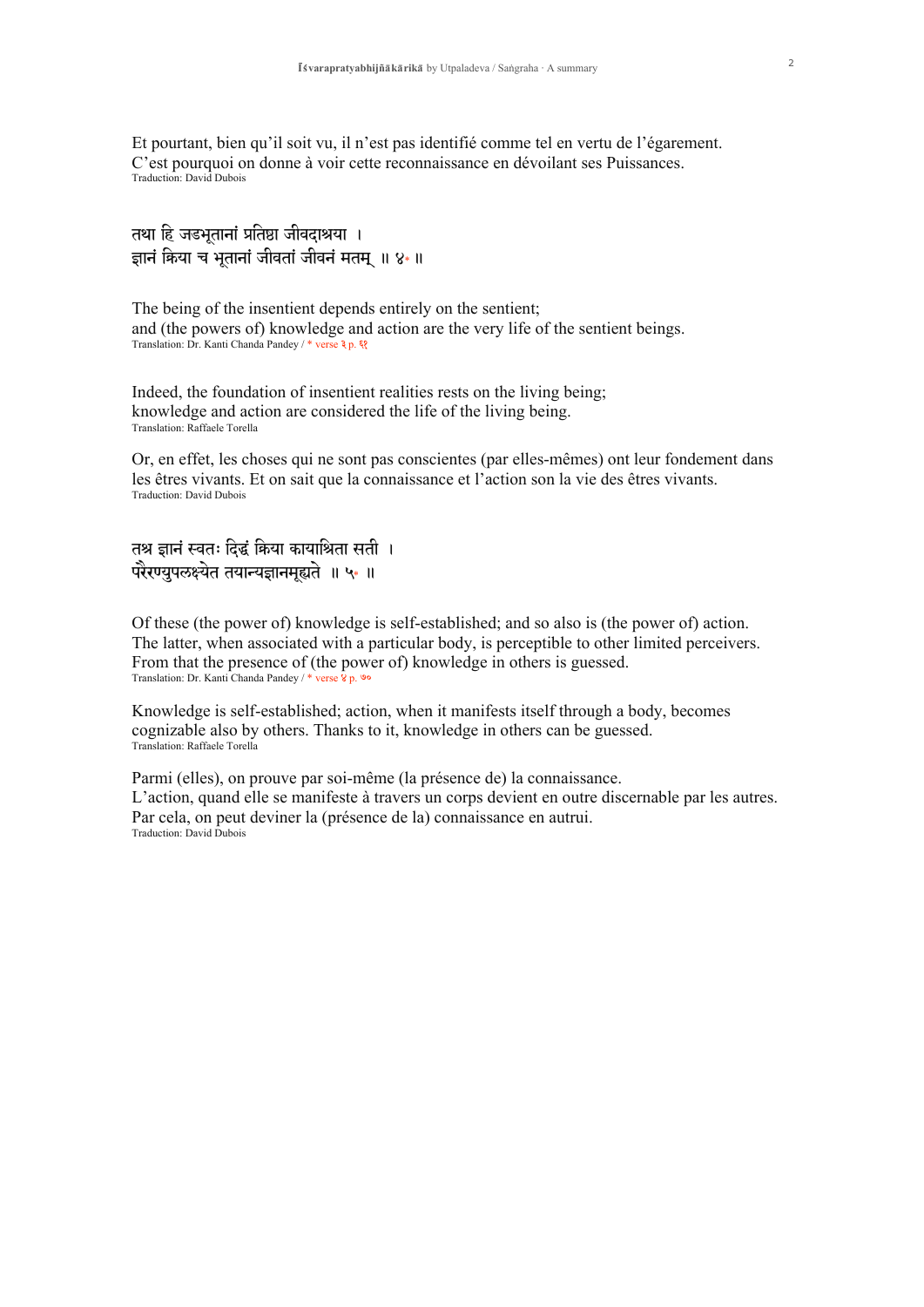# Tattva sangrahādhikāra

Section IV. Summary of the essential principles

## $\bar{A}$ hnika I

स्वात्मैव सर्वजन्तूनामेक एव महेश्वरः । विश्वरूपोऽहमिदमित्यखण्डामर्शबंहितः ॥ १॥

The one Highest Lord alone is the very self of all the living beings. He is full of unbroken consciousness "I am this entire universe". Translation: Dr. Kanti Chanda Pandey in Bhāskarī [1938-50]

The very Self of all the creatures is Mahesvara, one, whose form is all, full of the undivided consciousness "I – this". Translation: Raffaele Torella in The Isvarapratyabhijñākārikā of Utpaladeva with the Author's Vrtti. [1994]

C'est notre Soi, celui de tous les êtres, qui est le grand Seigneur, un, omniforme, plein d'une conscience indivise "Je suis (tout) cela". Traduction: David Dubois à Les Stances sur la Reconnaissance du Seigneur avec leur Glose. [2005]

# तत्र स्वसृष्टेदंभागे बुद्ध्यादि ग्राहकात्मना । अहंकारपरामर्शपदं नीतमनेन तत् ॥ २॥

In the objective world, which has been created by Himself, the Lord makes Buddhi etc. the substratum of false self-consciousness, because they are (fit to be) the limited subjects. Translation: Dr. Kanti Chanda Pandey

There, realities such as the mind etc., which are included in the sphere of the 'this' freely created [by the Lord], are caused by him to be considered as the fictitious I as being the perceiving subject. Translation: Raffaele Torella

Dans (cette création), l'aspect objectif créé par le Soi, (consistant en) l'intellect, etc., est amené par lui à être appréhendé comme « je », comme étant le sujet percevant. Traduction: David Dubois

# स स्वरूपापरिज्ञानमयोऽनेकः पुमान्मतः । तत्र सष्टौ कियानन्दौ भोगो दःखसखात्मकः ॥ ३॥

The individuality of the limited individual subject is due to ignorance of the real nature of his true self. Such souls are admitted to be many. They have Bhoga, which is made up of pleasure and suffering, which are nothing but limited action and bliss; i.e. Rajas and Sattva. Translation: Dr. Kanti Chanda Pandey

The individual subjects considered as being many are the fruit of the non-recognition of their true nature. In them action and beatitude are created, that is, the fruition characterized by pleasure and pain. Translation: Raffaele Torella

On croit que les êtres sont multiples. C'est parce que chacun ne connaît pas complètement son essence propre. Dès lors, action et félicité (divine) sont créés comme expériences consistant en plaisir et souffrance. Traduction: David Dubois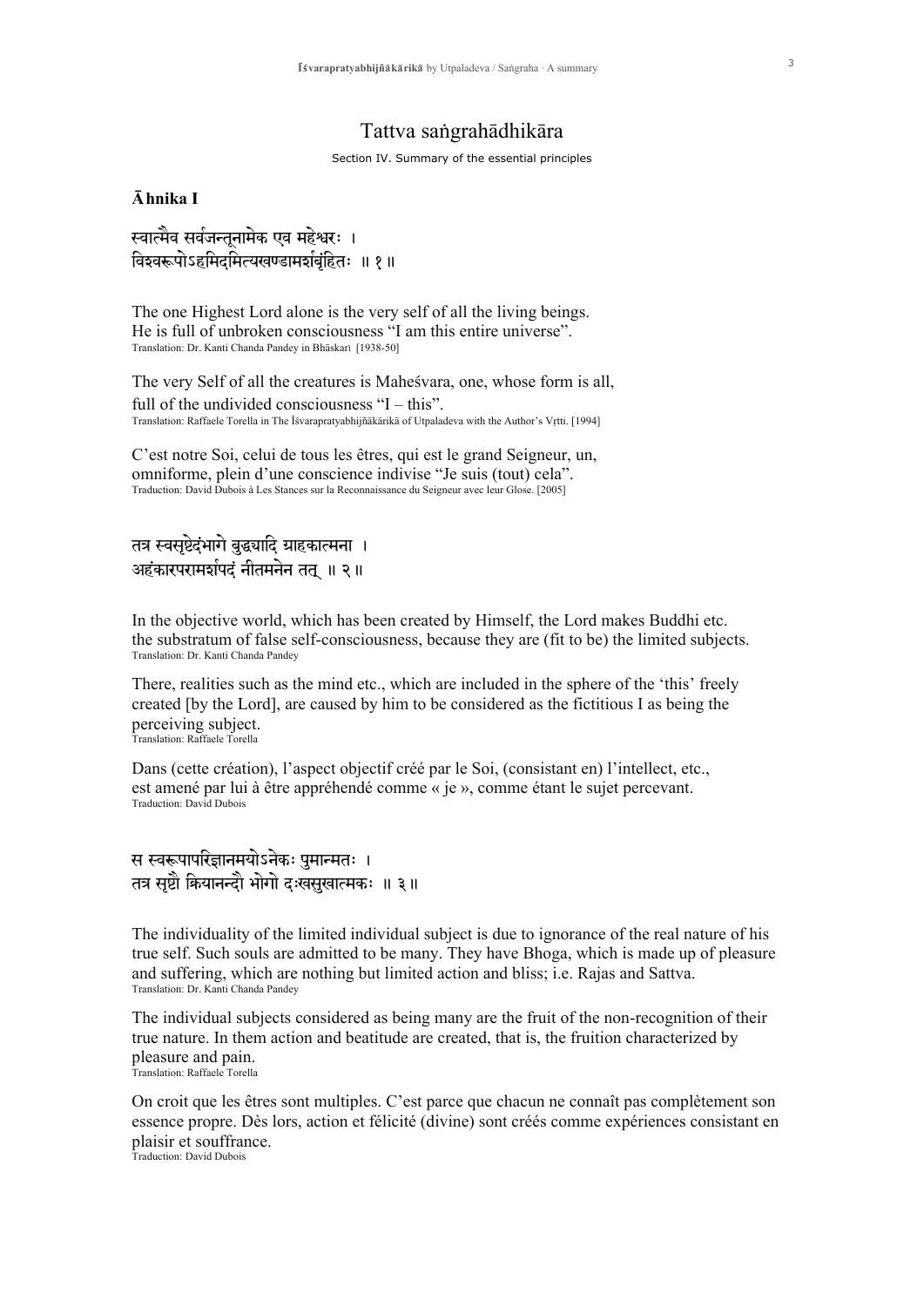# स्वाङ्गरूपेषु भावेषु पत्युर्ज्ञानं किया च या। मायातृतीये ते एव पशोः सत्त्वं रजस्तमः ॥ ४॥

What are spoken of as knowledge and action of the Lord in relation to the objects, which are identical with Him; the same, together with the third, the Maya, are the three Gun-as of the limited subject, namely, Sattva, Rajas, and Tamas. Translation: Dr. Kanti Chanda Pandey

In the limited subject sattva, rajas and tamas correspond to knowledge, activity and, thirdly,  $m\bar{a}v\bar{a}$ , in the Lord – for whom things represent his own body. Translation: Raffaele Torella

Pour le sujet asservi, ce qui est *sattva*, *rajas* et *tamas* n'est rien d'autre que la connaissance, l'action et, troisièmement, Māyā. Pour le Seigneur, les choses apparaissent comme son propre **COTDS.** Traduction: David Dubois

# भेदस्थितेः शक्तिमतः शक्तित्वं नापदिश्यते । एषां गुणानां करणकार्यत्वपरिणामिनाम् ॥ ५॥

In the course of the discussion on the practical life, which is based on diversity, Gunas, which change into various means and objects, should not be mentioned as the powers of the possessor of them. Translation: Dr. Kanti Chanda Pandey

Owing to the state of differentiation, these qualities, which are transformed in the faculties and in the products, cannot be considered as powers inherent in a subject who is the possessor of them. Translation: Raffaele Torella

 $\dot{A}$  cause de cet état de différenciation, ces qualités qui deviennent (tantôt) des causes, (tantôt) des effets, ne peuvent être considérées comme les puissances d'un sujet qui les possèderait. **Traduction: David Dubois** 

सत्तानन्दः क्रिया पत्युस्तदभावोऽपि सा पशोः । द्वयात्मा तद्रजो दुःखं इलेषि सत्त्वतमोमयम् ॥ ६॥

The powers of being, self-consciousness and action belong to the Lord. But the limited subject has both Sattva and its not-being. That which is of dual nature (of being and not-being) is Rajas, which is pain. It is mixture Sattva and Tamas. Translation: Dr. Kanti Chanda Pandey

In the Lord there is being, beatitude, activity. In the limited subject there is that, the absence of that and the two together. The latter constitute rajas, which is pain and is composed of sattva and tamas intermixed. Translation: Raffaele Torella

Pour le Seigneur, il y a existence, félicité et action. Pour le sujet individuel, il y a cela, absence de cela, et les deux (mélangés). Cette (dernière qualité) est rajas, qui est souffrance constituée de sattva et tamas mélangés. Traduction: David Dubois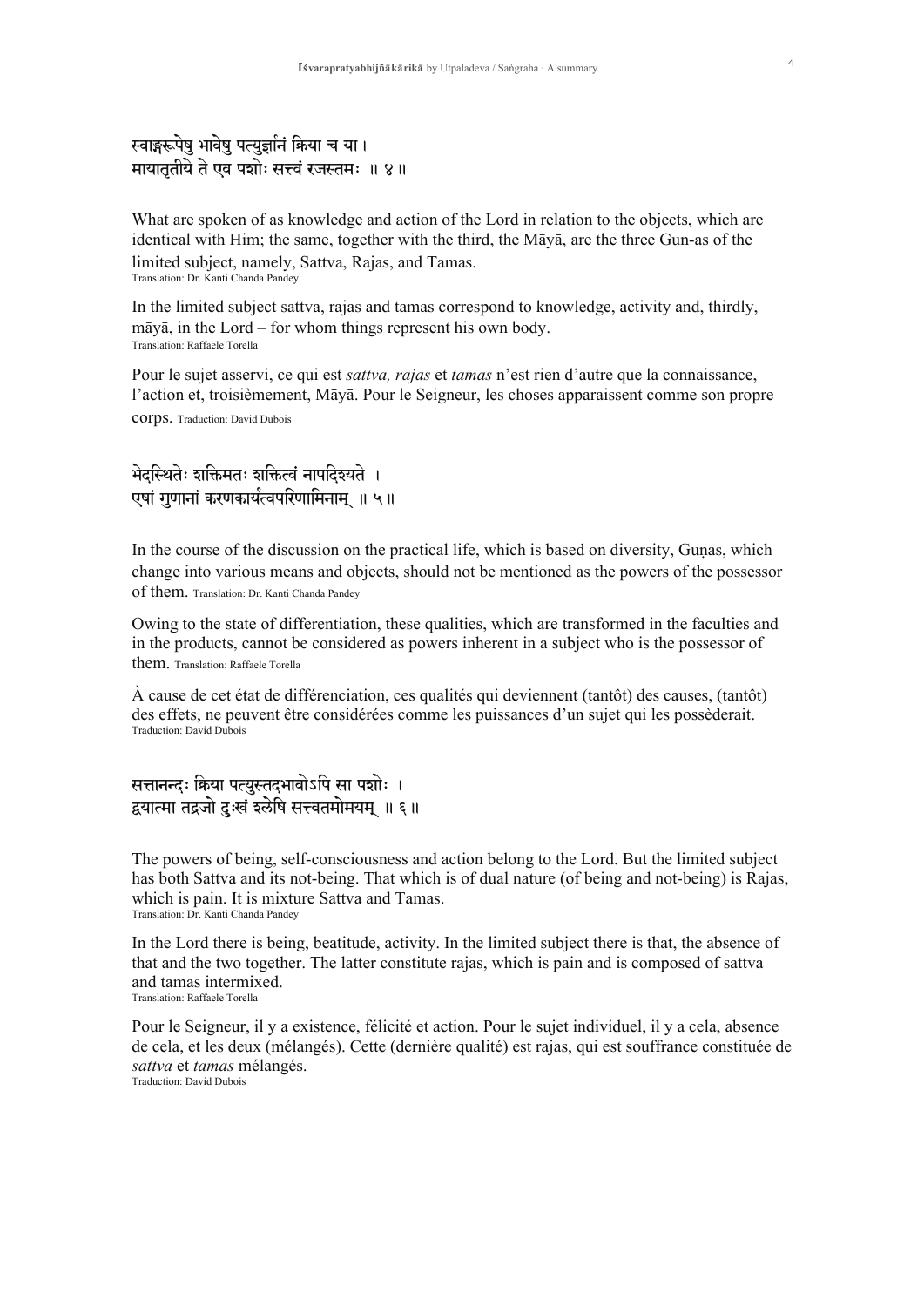# येऽप्यसामयिकेदन्तापरामर्शभुवः प्रभोः । ते विमिश्रा विभिन्नाश्च तथा चित्रावभासिनः ॥ ७॥

The Abhasas, which shine differently, as mixed up with one another, or as separate from each other, are (in their totality, without any internal distinction) the object of Lord's consciousness (apprehension) of objectivity, which is expressed as "this", which does not stand for any conventional meaning

Translation: Dr. Kanti Chanda Pandey

Those realities which in the Lord are the object of an unconventional reflective awareness in terms of 'this', those, mixed and separated, are thus manifested in various ways. Translation: Raffaele Torella

Et, ces (qualités) qui, pour le Seigneur, sont objets d'une conscience objective (mais) non conventionnelle, sont ainsi manifestées diversement, (tantôt) mélangées, (tantôt) séparées. Traduction: David Dubois

# ते त भिन्नावभासार्थाः प्रकल्प्याः प्रत्यगात्मनः । तत्तद्विभिन्नसंज्ञाभिः स्मृत्युत्प्रेक्षादिगोचरे ॥ ८॥

But the objects, which shine differently, are determinately grasped by the limited subject in terms of various signs (words) in the sphere of remembrance and imagination etc. Translation: Dr. Kanti Chanda Pandey

On the contrary, in the individual subject, those entities that are manifested separately become the object of mental elaboration in the sphere of memory, imagination and so on, and have a variety of distinct names. Translation: Raffaele Torella

Mais, pour le sujet individuel, ces objets apparaissent séparés (de lui); ils sont fabriqués avec des noms multiples et variés lors de la remémoration, de l'imagination, etc. Traduction: David Dubois

तस्यासाधारणी सृष्टिरीशसृष्ट्युपजीविनी । सैषाप्यज्ञातया सत्यैवेशशक्त्या तदात्मनः ॥ ९॥ स्वविश्रान्त्युपरोधायाचलया प्राणरूपया । विकल्पक्रियया तत्तद्वर्णवैचित्र्य रूपया (चित्रया) ॥ १० ॥

The uncommon creation (the world of imagination) of the limited subject depends upon the creation of the Lord. It is not common to all limited subjects, because the limited subject is ignorant of his identity with the Lord. But the creation of the limited subject, who has realised his oneness with the Lord, is real i.e., common to all. It is due to his determinative activity, which is of changing nature, because of its being permeated by variety of letters, which is essentially nothing more than the (activity of) Prāņa and which is impermanent. This (determinative activity) itself is due to the power of the Lord, the chief purpose of which is to obstruct rest on one's own self. Translation: Dr. Kanti Chanda Pandey

The creation that pertains to him is not also common [to other subjects] and is dependent on the creation of the Lord. It occurs in the limited subject – essentially identical to the Lord – in virtue of the very power or the Lord, ignored, however, as such, which aims at preventing the resting on the self, unstable, whose nature is vital energy, diversified in the multiplicity of the various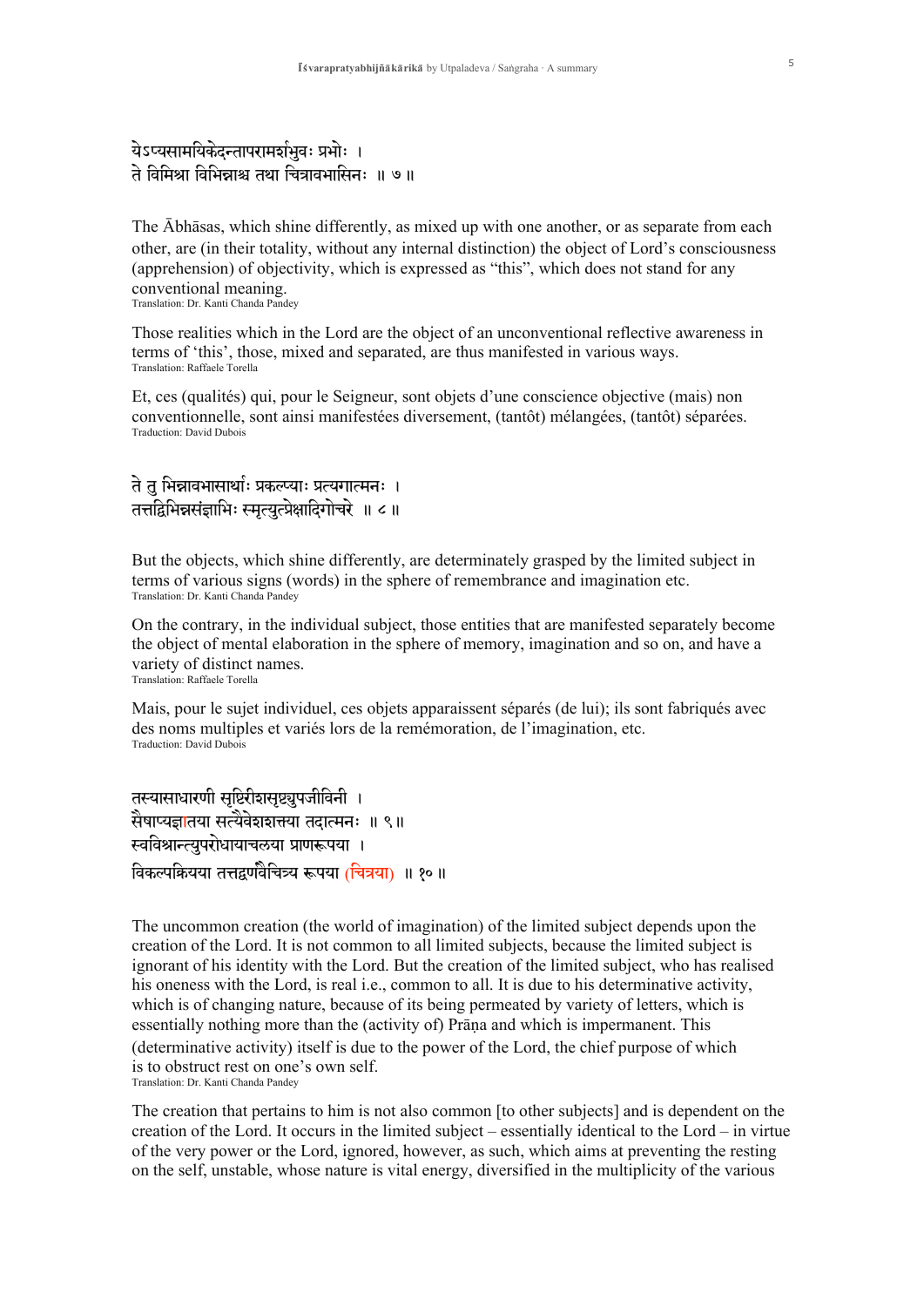phonemes, coinciding with the activity of mental elaboration. Translation: Raffaele Torella

La création d'un (sujet individuel), qui est identique au (Seigneur), n'est pas non plus commune (aux autres sujets individuels). Elle est animée par la création du Seigneur. (Cette création a lieu) par la puissance du Seigneur. Celle-ci n'est, cependant, pas connue (entièrement). Elle empêche le repos en soi-même. Elle est instable, faite de sensation interne. diversifiée en une multitude de phonèmes variés qui est activité constructrice. Traduction: David Dubois

साधारणोऽन्यथा चैशः सर्गः स्पष्टावभासनात् । विकल्पहानेनैकाभ्रुयात् क्रमेणेश्वरतापदम् ॥ ११ ॥

The creation is of two kinds: one is common and the other is uncommon. Both are clearly manifest. By giving up the determinative activity and concentrating (on "I am this") gradually the state of I svara is reached. Translation: Dr. Kanti Chanda Pandey

The creation of the Lord may be common or not common to all subjects, manifesting itself [in both cases] in all clarity. With the suppression of the mental constructs, resulting from concentration on a single point, the plane of the Lord is gradually reached. Translation: Raffaele Torella

La création du Seigneur, qu'elle soit commune ou non, apparaît clairement. Par l'anéantissement des constructions mentales résultant de la concentration (on atteint) progressivement le domaine du Seigneur, Traduction: David Dubois

सर्वों ममायं विभव इत्येवं परिजानतः । विश्वात्मनो विकल्पानां प्रसरेऽपि महेशता ॥ १२ ॥

He, who has realised his identity with the universe and knows that all that is manifest is simply his glory, is the Highest Lord even when the determinate cognitions are still arising. Translation: Dr. Kanti Chanda Pandey

He who, having all as his essence, thus knows:  $\alpha$  All this multiform deployment is mine », he, even in the flow of mental constructs, attains the state of Mahesa. Translation: Raffaele Torella

Pour qui est identique à tout, pour qui sait parfaitement que « Tout se manifeste à partir de moi », il y a totale souveraineté, même lorsque se répandent les constructions mentales. Traduction: David Dubois

.<br>मेयं साधारणं मुक्तः स्वात्माभेदेन मन्यते । महेश्वरो यथा बद्धः पुनरत्यन्तभेदवत् ॥ १३ ॥

The liberated, looks upon the common object of perception as one with himself, as does the Great Lord; but the bound sees it as altogether different from himself. Translation: Dr. Kanti Chanda Pandey

The liberated soul looks at the 'common' cognizable reality as being undifferentiated from himself, like Maheśvara; the bound soul, on the contrary, looks at it as absolutely differentiated. Translation: Raffaele Torella

Le délivré considère la réalité connaissable commune (à tous) comme identique à son Soi, tout comme le grand Seigneur. Par contre, l'être asservi la considère comme radicalement différente (de lui-même). Traduction: David Dubois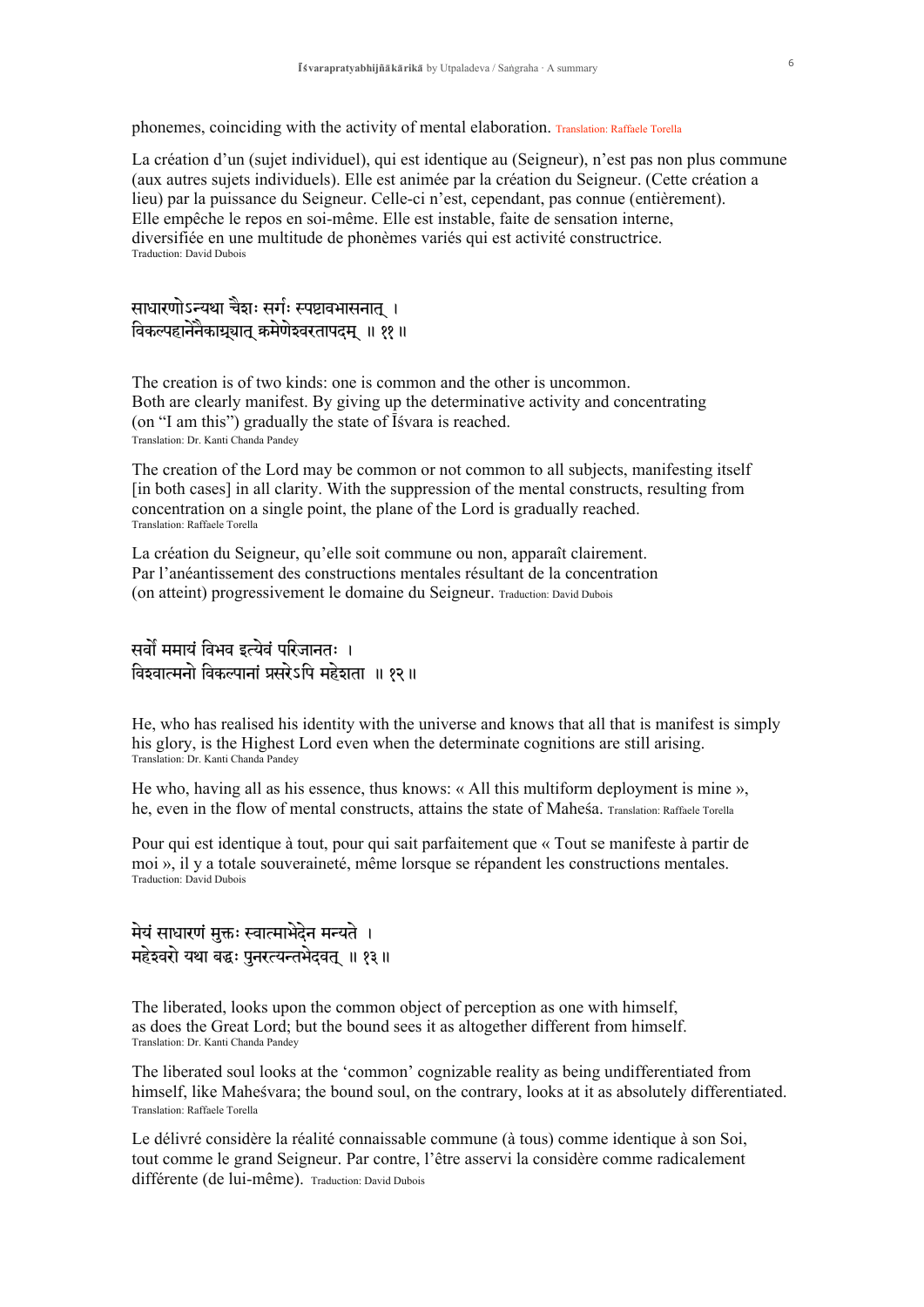# सर्वथा त्वन्तरालीनानन्ततत्त्वौघनिर्भरः । शिवः चिदानन्दघनः परमाक्षरविग्रहः ॥ १४ ॥

Siva is ever full of the mass of the endless Tattyas, which rest in or have their being in Him. He is pure consciousness and bliss. He is perfectly changeless. Translation: Dr. Kanti Chanda Pandey

But when he is completely full of the infinite series of principles dissolved in him, he is Siva. solely consciousness and bliss, having as his body the supreme syllable. Translation: Raffaele Torella

En revanche, (quand le sujet) est parfaitement plein du flot des catégories infinies dissoutes en (lui), il est Siva, masse de félicité et de conscience, incarné dans le corps suprême indestructible. **Traduction: David Dubois** 

# एवमात्मानमेतस्य सम्यग्ज्ञानक्रिये तथा । जानन्यथेप्सितान्पञ्चञ्जानाति च करोति च ॥ १५॥

Thus, fully knowing the Self and its powers of knowledge and action, and realising the powers to be non-different from the self, he knows and does all that he desires. Translation: Dr. Kanti Chanda Pandey

Thus seeing the true reality of what is his own self and the knowledge and action that pertain to him, he knows and creates objects as he wishes. Translation: Raffaele Torella

Ainsi, voyant parfaitement le Soi et ses (Puissances) de connaissance et d'action, il connaît et il fait les objets selon son désir. **Traduction: David Dubois** 

# इति प्रकटितो मया सुघट एष मार्गों नवो महागुरुभिरुच्यतेस्म शिवदष्टिशास्त्रे यथा। तदत्र निदधत्पदं भुवनकर्तृतामात्मनो विभाव्य शिवतामयीमनिशमाविंशन्सिद्धयति ॥ १६॥

Thus, this new easy path has been shown by me, exactly as it was given in the Siva Drsti Sastra. written by the teacher. Therefore, a person, putting his feet on this, after realising himself to be the Creator of the Universe, becomes Siddha, when he enters into unbroken identity with the state of Siva.

Translation: Dr. Kanti Chanda Pandey

Thus this new, easy path has been explained by me as the great master expounded it in the Sivadrsti. Thus he who, putting his feet on it, brings to light in the self the nature of creator of the universe whose essence is the nature of Siva, and is uninterruptedly absorbed in it, attains perfection. Translation: Raffaele Torella

Ainsi, j'ai expliqué cette voie nouvelle et aisée, comme elle fut expliquée par le grand maître dans le traité de *La Vision de Śiva*. Dès lors, celui qui recourt à cet (enseignement), élucidant le fait que le Soi est le créateur des mondes, c'est-à-dire Siva, étant jour et nuit absorbé (en cette compréhension), atteint la perfection. Traduction: David Dubois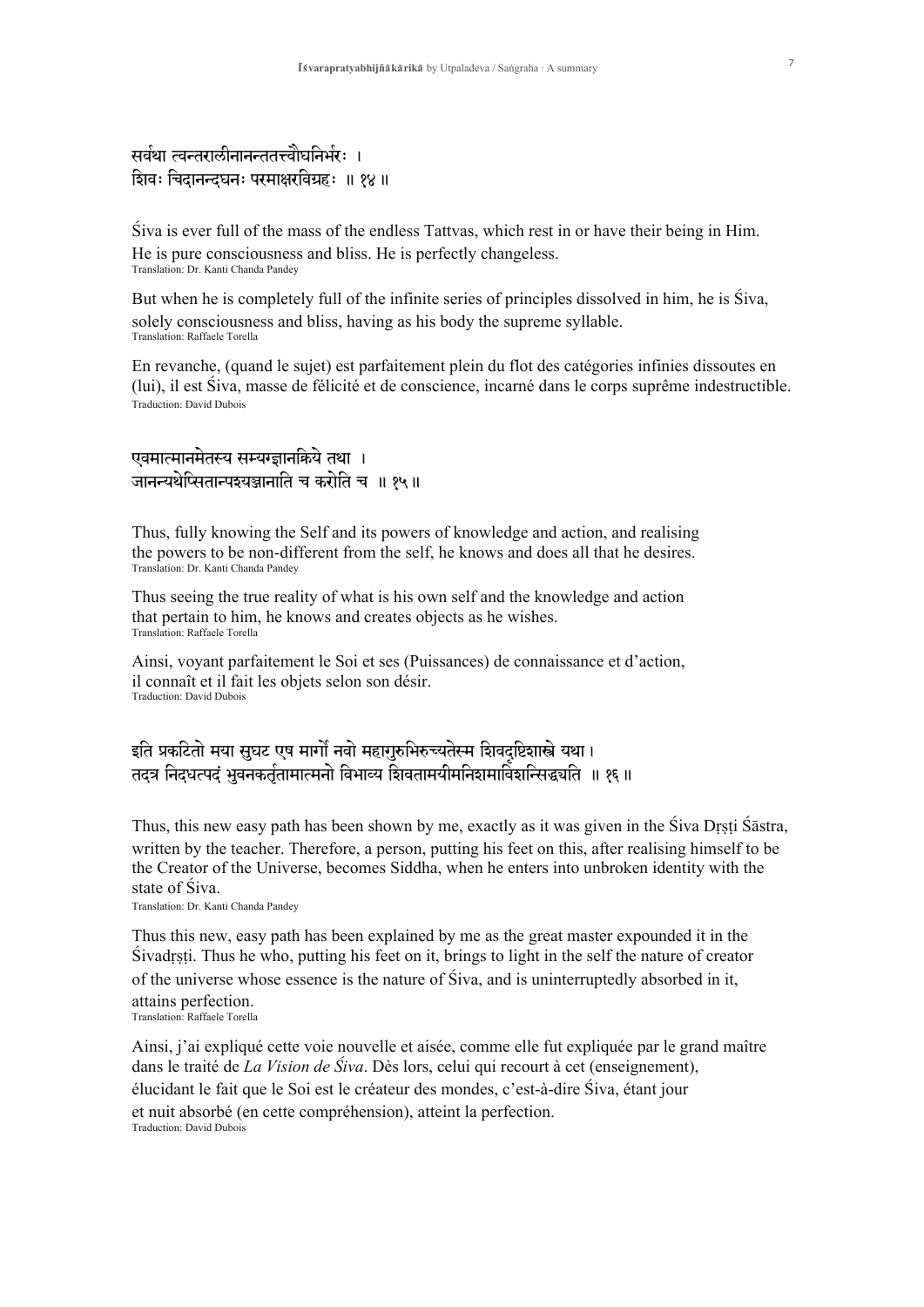Just as an object of love, who has been brought to the presence of a slim lady by her various entreaties, cannot give her any pleasure, though he may stand before her, so long as he is not recognised and, therefore, not distinguished from common man; so the Self of all, which is the Lord of the world, cannot manifest its true glory so long as its essential nature is not recognised. Hence the means of its recognition has been dealt with. Translation: Dr. Kanti Chanda Pandey

Just like the beloved, who after much insistence finally stands in the presence of the maid in love, though he is there before her he does not give her any pleasure until she recognizes who he is – as he seems just like other men until that moment –, so for mankind the self, who is yet the Lord of the world, cannot manifest his own glory until his qualities have been brought to light. For this reason the doctrine of the recognition of the Lord has here been expounded. Translation: Raffaele Torella

De même que le bien-aimé qui, grâce à des tentatives répétées, finit par se trouver auprès de la fille amoureuse, ne (la) satisfait pas parce qu'elle ne l'a pas reconnu comme tel dans la mesure ou il ressemble au commun, de même, pour les gens, ce Seigneur universel n'est pas en mesure de manifester sa gloire innée, bien qu'il soit notre Soi, car ses qualités ne sont pas examinées. C'est pourquoi cette Reconnaissance du Seigneur fut composée. **Traduction: David Dubois** 

# जनस्यायत्नसिद्ध्यर्थमुदयाकरसूनुना । ईश्वरप्रत्यभिज्ञेयमुत्पलेनोपपादिता ॥ १८ ॥

In order that common man may have the transcendental power without much effort, Utpala, the son of Udayākara, has written this Īśvara Pratyabhijñā. Translation: Dr. Kanti Chanda Pandey

In order that the ordinary man too can attain perfection effortlessly, Utpala, son of Udayākara, has explained with argumentations this recognition of the Lord. Translation: Raffaele Torella

Cette Reconnaissance du Seigneur a été établie rationnellement par Utpaladeva, fils d'Udayākara, pour que les gens puissent atteindre sans effort la perfection. **Traduction: David Dubois**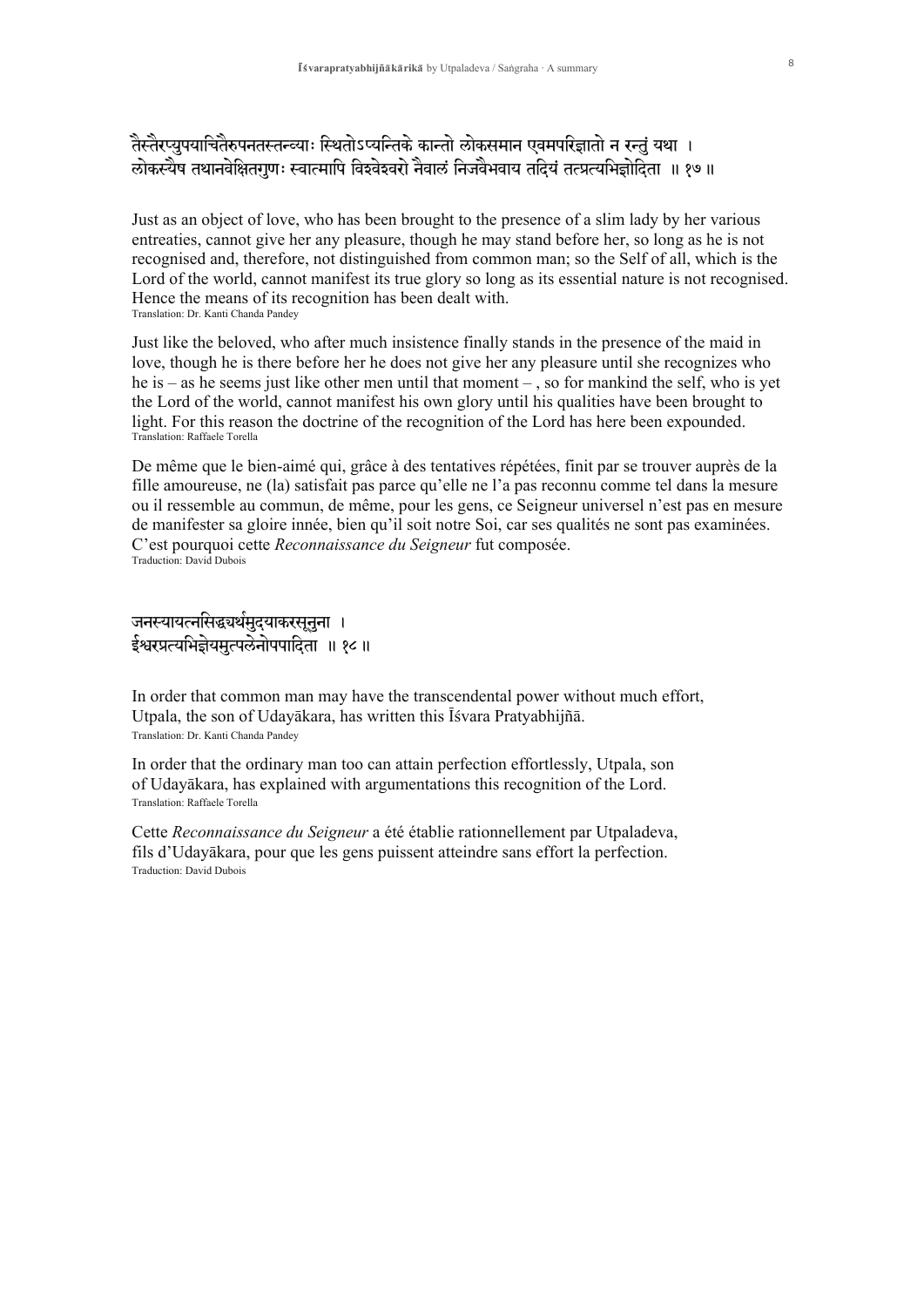# Isvarapratyabhijñā vimarśinī by Abhinavagupta (last half of the 10th century A.D.)

Benedictory verse-s at the beginning of each chapter Translation: Dr. Kanti Chanda Pandey in Bhāskarī [1938-50]

Jñānādhikāra · Section I. Knowledge

## Āhnika I

# निराभासात्पर्णादहमिति पुरा भासयति यद द्विशाखामाशास्ते तदनु च विभङ्क्त निजकलाम् । स्वरूपादुन्मेषप्रसरणनिमेषस्थितिज़ुषस् तदद्वैतं वन्दे परमशिवशत्त्वात्म निखिलम् ॥ १॥

I bow to that Absolute, which is unity of Paramasiva and Sakti; the Unity, which from its ultimate state, first of all manifest the Pure Ego 'I' and then, through its will, divides its power into two; the Ultimate State, which, being without any manifestation, is self-contained and is responsible for Creation and Dissolution through the play and suspension respectively of its Power.

Āhnika II पर्वपक्षतया येन विश्वमाभास्य भेदतः । अभेदोत्तरपक्षान्तं नीयते तं स्तमः शिवम् ॥

We bow to that Siva who, having manifested the diversity of the universe as the *prima facie* view, leads it up to unity, the real view.

Āhnika III विना येन न किंचित्स्यात्समस्ता अपि दष्टयः । अनस्तमितसंबोधस्वरूपं तं स्तुमः शिवम् ॥

We bow to that Siva, without whom no experience is possible and who is essentially ever-shining and unaffected Consciousness.

```
Āhnika IV
पदार्थरत्ननिकरं निजहृदञ्जपुञ्जितम् ।
ग्रथ्नन्तं स्मृतिसूत्रान्तः संतत्यैव स्तुमः शिवम् ॥ १ ॥
```
We bow to that Siva, who strings in a regular order the multitude of gems, the objects, which lie heaped up in the treasury of His heart, on the string of remembrance.

```
Āhnika V
महागुहान्तर्निर्मभगवजातप्रकाशकः ।
ज्ञानशक्तिप्रदीपेन यः सदा तं स्तुमः शिवम् ॥
```
We bow to that Siva, who always illumines by his power of knowledge, the lamp, the multiplicity of objects, which lies merged within Himself, the great cave.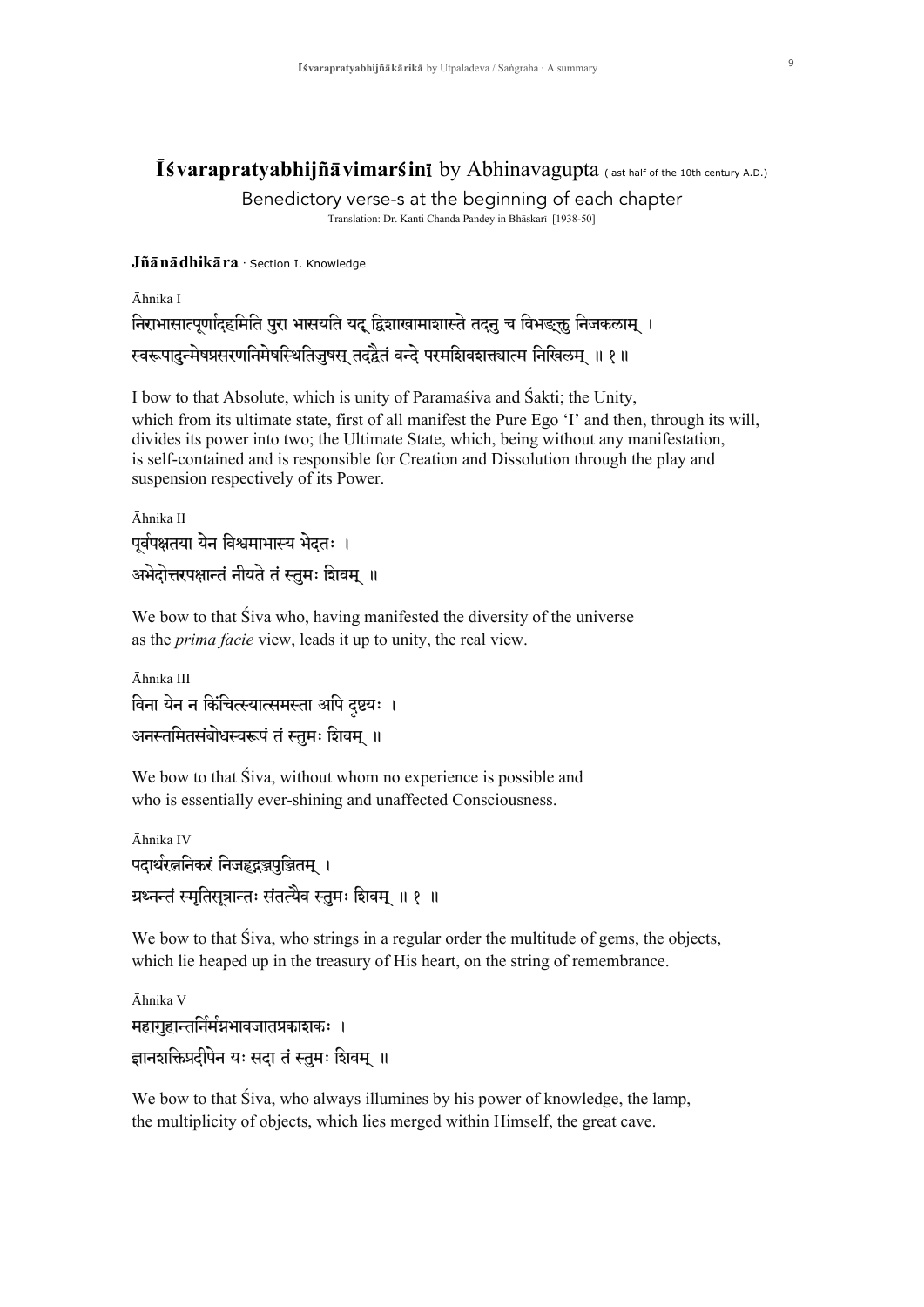```
Āhnika VI
स्वात्माभेदघनान्भावांस्तदपोहनटङ्कतः ।
छिन्दन्यः स्वेच्छया चित्ररूपकृत्तं स्तुमः शिवम् ॥
```
We bow to that Siva, who, because of his free will, creates variety of forms, by separately manifesting the objects, which in the state of identity with Him Self are like one solid mass, by means of His power of differentiation, which is like a chisel. p. 86

Āhnika VII अनन्तशक्तिरत्नानां यदेजाश्रयसंश्रयात् । विचित्रचन्द्रिकोल्लाससंसिद्धिस्तं स्तुमः शिवम् ॥

We bow to that Siva, because of resting on whom, as the only place to rest. the innumerable powers, produce various effects, just as gems do the variegated light. p. 98

```
Āhnika VIII
स्वसंवेदनसंसिद्धव्यवहारवशेन यः ।
नित्यं महेश्वरः सिद्धः सिद्धानां तं स्तुमः शिवम् ॥
```
We bow to that Siva, who is always self-manifest as great Lord to those who have realised the Ultimate through practical life, which is undisputed, because it is a matter of personal experience. p. 111

### Kriyā dhikāra · Section II. Action

Āhnika I विततविशदस्वात्मादर्शे स्वशक्तिरसोज्ज्वलां प्रकटयति यो मातस्वांशप्रभेयतटद्वये । बहुतरभवद्भङ्गीभूमि कियासरितं परां प्रकटयतु नः श्रीमान्गौरीपतिः स ऋतं परम् ॥ १ ॥

May the glorious husband of Gauri, – who manifests the full river of the power of action, which is the basis of countless waves (of times etc.), between two banks, the individual subjects and objects, through his Free Will, on the extended and clear mirror of his own self, – reveal to us the highest truth.

We bow to that Siva, resting on whom the power of action, the darling, is able to show wonderful sportive movements of different kinds.

```
Āhnika II
विरोधमविरोधं च स्वेच्छ्यैवोपपादयन् ।
भेदाभेदौ च यो मन्त्रतत्त्ववित्तं स्तुमः शिवम् ॥ १॥
```
We bow to that Siva, who, through His own free will, creates contradiction and harmony and unity and diversity and who experiences self-consciousness in its true nature.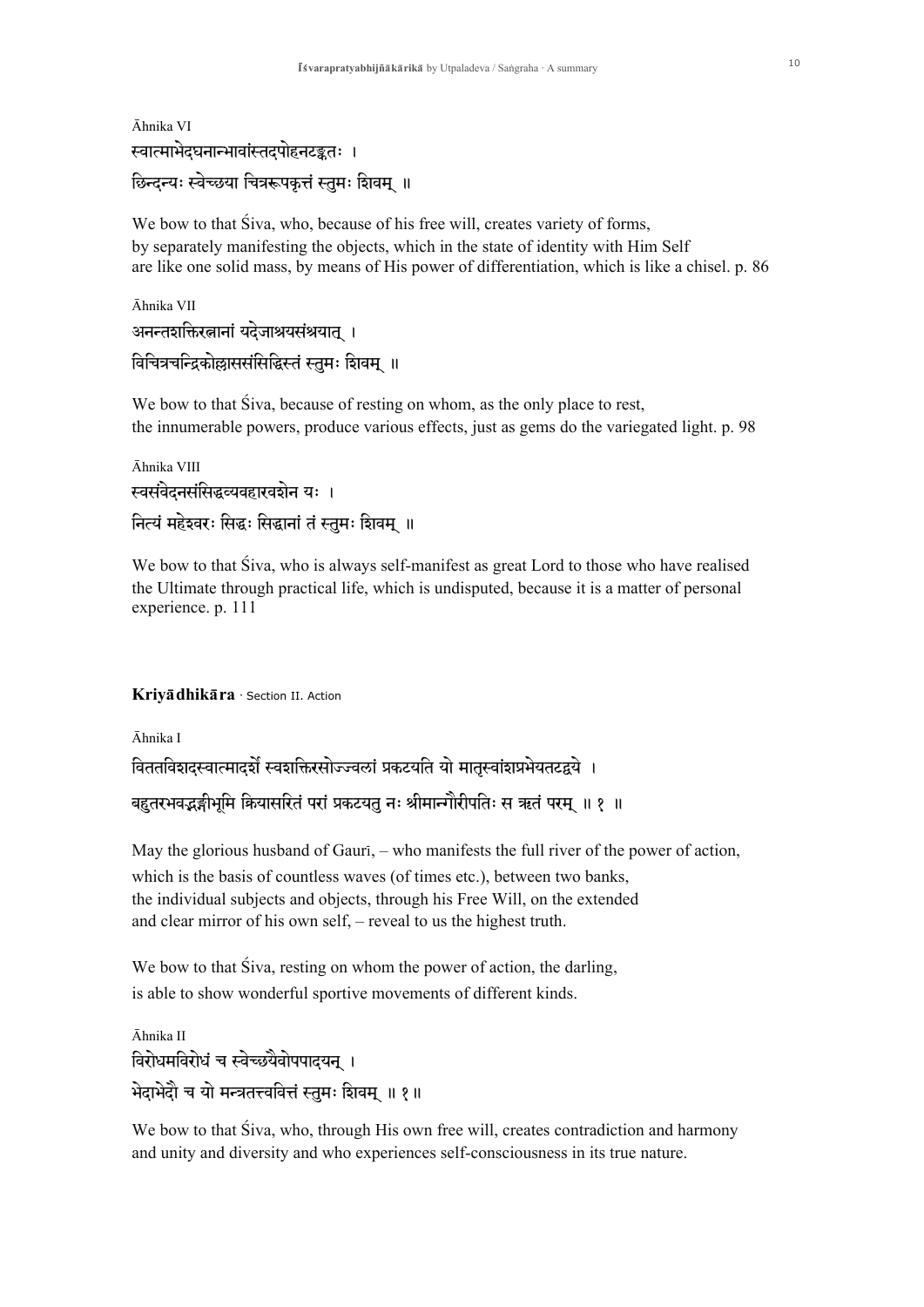```
Āhnika III
प्रमाणानि प्रमावेशे स्वबलाक्रमणक्रमात् ।
यस्य वक्तावलोकीनि प्रमेये तं स्तुमः शिवम् ॥ १॥
```
We bow to that Siva, on whom the means of right knowledge depend, through dependence on the power of self, in producing the knowledge of the object.

```
Āhnika IV
भावानाभासयन् कर्ता निर्मले स्वात्मदर्पणे ।
कार्यकारणभावं च यश्चित्रं तं स्तमः शिवम् ॥ १ ॥
```
We bow to that Siva, who, manifesting the objects and different types of causal relation on His clear mirror-like self, shines as the creator.

## $\bar{\mathbf{A}}$  gama $\bar{\mathbf{a}}$  dhika ra · Section III. Revelation

```
Āhnika I
यं प्राप्य सर्वागमसिन्धसङ्घः पर्णत्वमभ्येति कतार्थतां च ।
तं नौम्यहं शांभवतत्त्वचिन्तारत्नौघसारं परमागमान्धिम ॥ १ ॥
```
I bow to that all-surpassing ocean of the  $\bar{A}$ gama, the most important thing in which is the mass of jewels in the form of ideas about the supreme category of the Saiva system, and after reaching which the group of all the rivers of the others  $\bar{A}$ gamas attains perfection and realises its end.

We bow to that Siva, within whom shines the group of the categories, beginning well with the glorious Sadāśiva and ending with the earth.

```
Āhnika II
अखण्डितस्वभावोऽपि विचित्रां मातकल्पनाम् ।
स्वहृन्मण्डलचक्रे यः प्रथयेत्तं स्तमः शिवम् ॥ १ ॥
```
We bow to that Siva, who, in the circle of his heart (mind), determinately manifests variety of limited subjects, though still He retains His essential nature intact.

## Tattva Sangradhikara · Section IV. Summary of the essential principles

```
Āhnika I
अनन्तमानमेयादिवैचित्र्याभेदशालिनम् ।
आत्मानं यः प्रथयते भक्तानां तं स्तुमः शिवम् ॥ १ ॥
```
We bow to that Siva, who manifests the self of devotees as one with innumerable variety of the means and the objects of knowledge.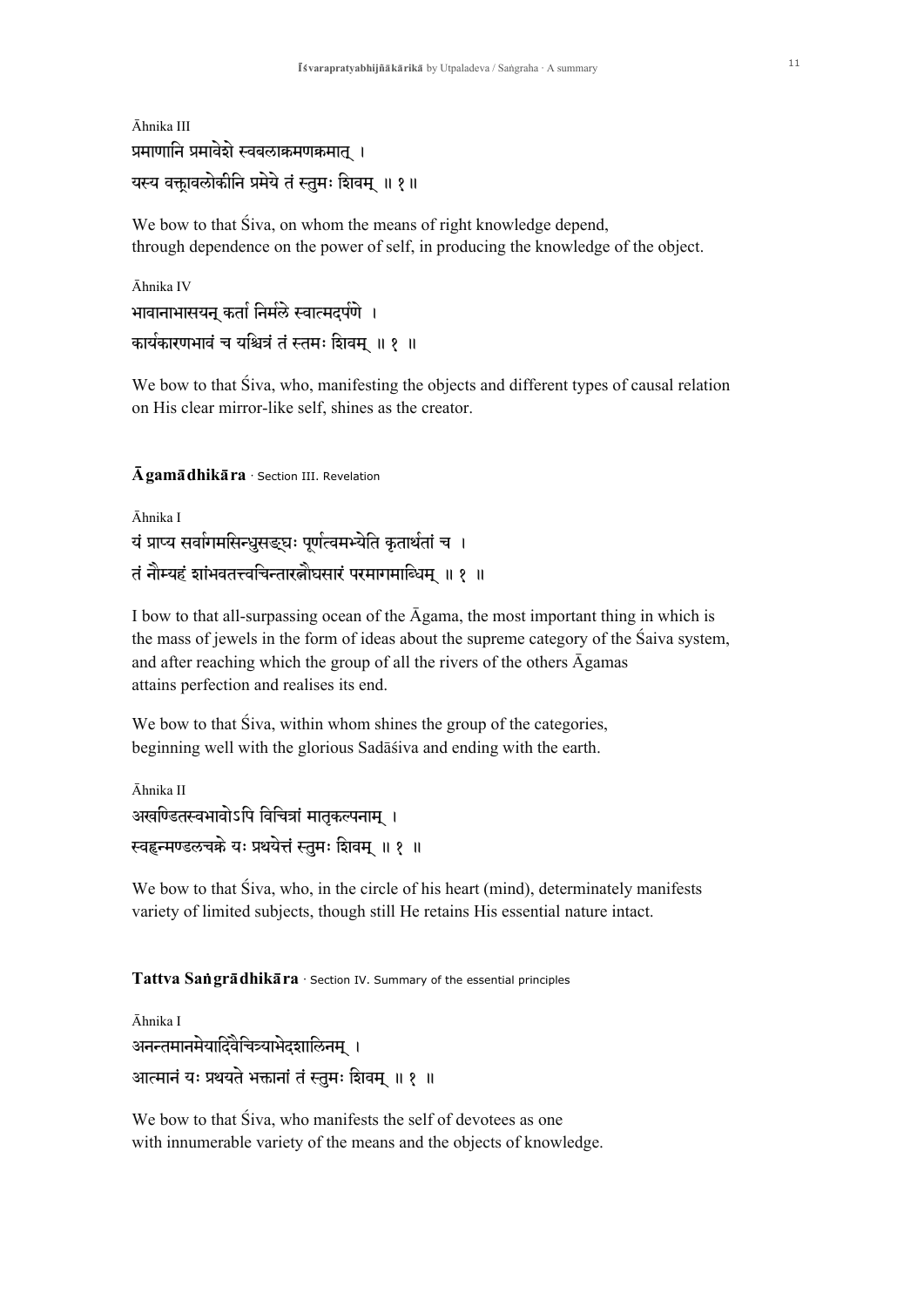#### **Glossary of Technical Terms according to Abhinavagupta's commentaries**

अखिलात्मना 'akhilātmanā': "in its entirety" p.44

अध्यवसा 'adhyavasā': the determinacy p.84

अनुभव 'anubhava': direct perception p.102

अनुमान 'anumana': the knowledge derived from inference is the knowledge of an object ( $\bar{A}$ bhasa) from that of which it (the inferred), is an effect; or of which it forms the essential nature. The relation of one thing with the other as cause and effect and the relation of identity (Tādātmya) of two things have to be acknowledged to be dependent upon the Niyati sakti of the Lord. Therefore, the inference operates within the limit of that time or place within which the invariable concomitance is well known. p.144-5

अनुत्यवसाय 'anuvyavasāya': reaction p.131 / Dicc. OP: [anu+vyavasāya] m. Sas. consciencia de una percepción

अनुसन्धान 'anusandhāna': the determinate will p.62 Dicc. OP: [anu+sam\_dhaana] n. investigación, observación; rememoración continuada. Plan, esquema

अन्त 'antar': means near p. 116

अन्तर्मुख 'antarmukha': introvert p. 38

अन्योन्याश्रय 'anyonyāsraya': logical fallacy p.15 Dicc. OP: falacia en la que se utilizan dos argumentos interdependientes; se demuestra A mediante B y B mediante A.

अपवेद्य 'apavedya': without object p.212

अपरत्व 'aparatva': means imperfection i.e. dependence on others, "this-consciousness" p.194

अपूर्णस्वाति 'apūrṇakhyāti': erroneous cognition; not shining of the object in a perfect form as it should, (up to the time of ascertainment) p.157 / Dicc. OP: [a+purna] adj. que no está lleno, incompleto, deficiente, falto de + [khya+ti] Fil. percepción; visión; conocimiento; conocimiento supremo, visión suprema; conocimiento erróneo.

अपोहनशक्ति 'apohanasakti': the power of differentiation, the power which is responsible for manifestation of one thing as distinct from the res p.38

अबाधिता 'abadhita': uncontradicted p.157

आभिलाप 'abhilapa': the nature of speech p.82 / Dicc. OP: [abhi+lapa] m. declaración, expresión

अभित्तो 'abhittau': on 'no-wall' (without the multitude of material causes) p. 174

 $\overrightarrow{AB}$  'artha': what has been objectively manifested as separate from the universal Self-luminous principle p.53

अर्थकिया 'arthakriya': the functional efficacy p.156

अवयविन् 'avayavin': whole, union of parts and their extendedness over space p.133

अवलोकन 'avalokana': means "knowing", "conceiving". These words are synonymous with Vidya. The purity, i.e. correctness of knowledge consists in its following the true nature of the thing. The purity of Vidya lies in the fact that it remains uncontradicted. p.194

अवसा 'avasā': means determinate knowledge p.51

अवसातरि 'avasātari': means in the free introvert basis of self-consciousness, which is essentially self-luminous p. 51

अवियुक्त 'aviyukta': perfect freedom p.205

असिद्ध 'asiddha': non-existent p.47

अस्तित्व 'astitva': the being p.14

अहङ्कार 'ahankāra: (one kind of internal sense) the egoistic feeling (grāhakābhimāna) in relation to an object p.200

अहम् 'aham': Resting of the light of consciousness on itself alone, i.e. consciousness, as activity (Vimarsa) characterised by resting on self-consciousness perfectly independent of all others p.193

आगम 'āgama': is the inner (Antaranga i.e. the essential or natural – Svabhāvatayā sthita) activity (Vyāpāra) of the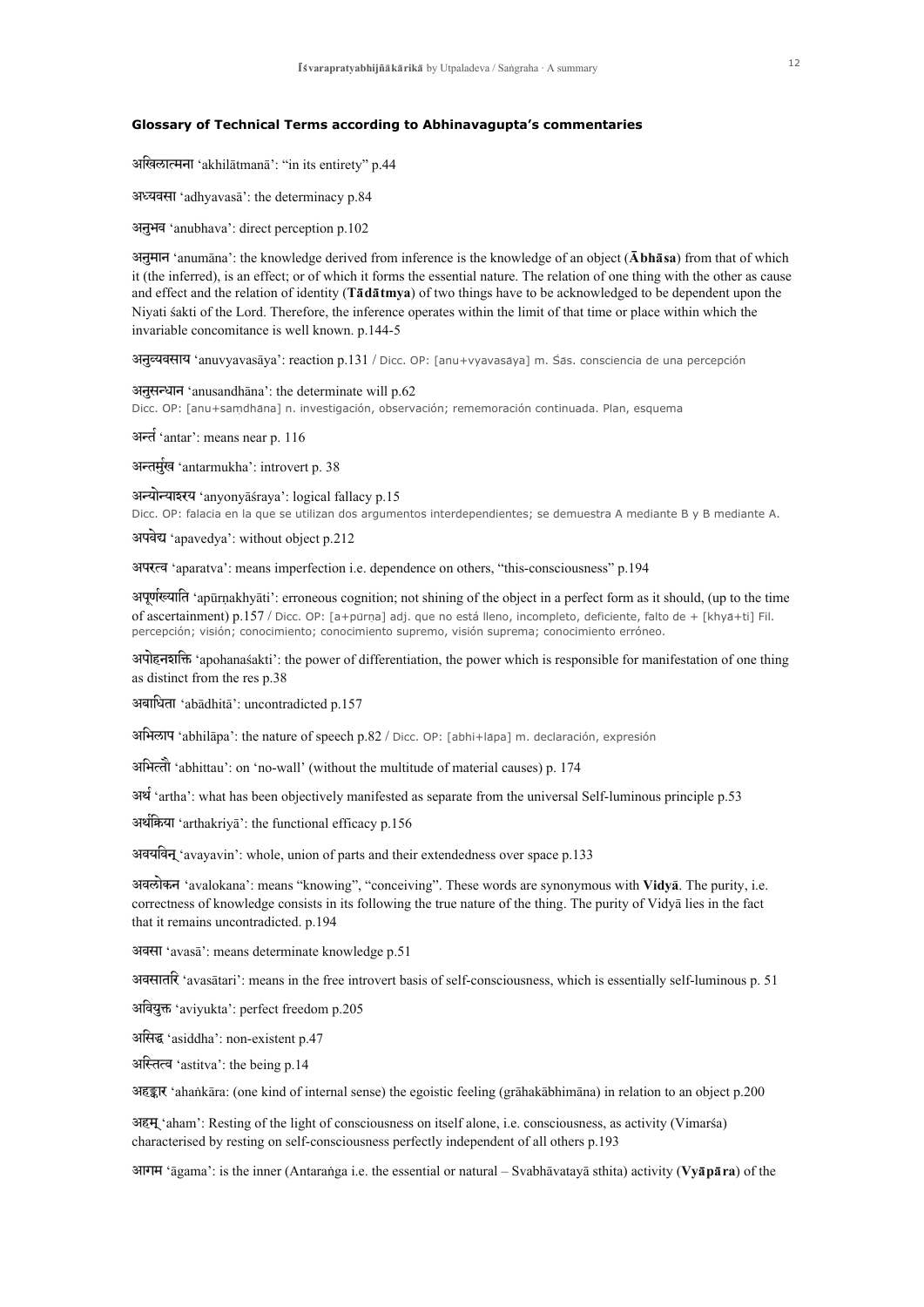Lord, who is essentially nothing else than pure consciousness (Cit). For, it is nothing but the inner voice or speech (Pāra) (i.e. it is spontaneous thought of one who rises to the transcendental level of complete de-individualisation, which he express when he descends to the empirical level. It springs from never changing pure "I" Bh. II, 84-5). It is the very life of other means of knowledge, such as direct perception. Therefore, whatever is said in the Agama, that is undoubtedly so.  $(...)$   $...$   $\bar{A}$ gama, in reality, is nothing more than the strongest determinate thought of the completely de-individualised self. p.145 /  $\bar{A}$ gama in its essence is simply the 'determinate thought' (Vimarsa) of the Highest Lord, who is unlimited pure light (of knowledge). Nothing is, therefore, beyond its view, p.189

आदिसिद्धे 'adisiddhe': means 'of the unlimited light p.12

आनन्द 'ānanda': rest on the pure Cit; that state is pure unity, characterised by rest on the Self, which is nothing more than spontaneous natural self-consciousness (Samvitsvabhava). p.228

आभास 'ābhāsa': means light of the object facing the subject p.20 / (in plural) the objective ideas p.62

आमुशन् 'āmrśan': cognising p.44

आसाच 'āsādya': 'ā' means 'from all sides' i.e. 'completely', and 'sādayitvā' (sādya) means 'having made it fully fit for realisation' by one's own self p.4

इदन्ता 'idantā': objectivity p.41

इंदम् 'idam': the consciousness, which is dependent upon another; (this consciousness) rests on that which is simply self-luminous and is perfectly independent of others. p193

ईश्वर 'Isvara': He, who is possessed of power on freedom in respect of knowledge and action  $p.164$ 

उन्मुख 'unmukha': naturally inclined p. 141

उन्मेष 'unmesa': opening up, which consists in the external manifestation, is Isvara Tattva p.192

उपपादयामि 'upapadayami': the root with prefix (upapad-upapatti) means potential existence p.9

ऐश्वर्य 'aiśvarya': lordliness p.15 / independence of others or omnipotence p.73

कर्तरि 'kartari' and ज्ञातरि 'jñātari': the words in the text means the same thing as "the one who is perfectly free in all actions, and is omnipotent" p.11

कर्तृशक्ति 'kartrsakti': the powers of agent p. 135

कल्पिते 'kalpite': imagined p.91

केवलम् 'kevalam': is that nothing new is done, nor what was really non-manifest is made manifest p.163 Dicc. OP: kévala adj. solo, aislado; solitario. Puro, no mezclado; simple, único, indivisible. Absoluto, incondicionado; completo. Ind. (-am) solamente, simplemente; completamente, absolutamente, plenamente.

ग्राहक 'grāhaka': means "limited subject", who belongs to the sphere of Māyā and, therefore, is of impure selfluminosity p.53

चित् 'cit': the pure consciousness  $p.145$ 

चिति 'citi': the root "citi" in "cetayati" (which we find when we split up the word 'Cetana' as Cetayati iti cetanah) means the act of consciousness which has self-reference, characterised by self-experience, as its essential nature p.73

चित्तरच 'cittattva': 'Principle of consciousness', that which is of the nature of pure light p.90

चिन्मयत्व 'cinmayatva': of the nature of consciousness p.14

चिद्वपुः 'cidvapuh': sentient in its nature p.38

चैतन्य 'caitanya': 'sentiency', stands for any word, which means the essential characteristic (of self) p.71 / sentiency has been prominently represented to be the most essential nature of Samvid, which is the substratum of the mass of innumerable qualities p.72

जड 'jada': insentient p.13

जनस्य 'janasya': means 'of whatever that is born' p.5

जागर 'jāgara': wherein the objects are perceived by external senses in common with others, and there is the uncontradicted continuity of consciousness of their true existence; and, therefore there is persistency in the objects;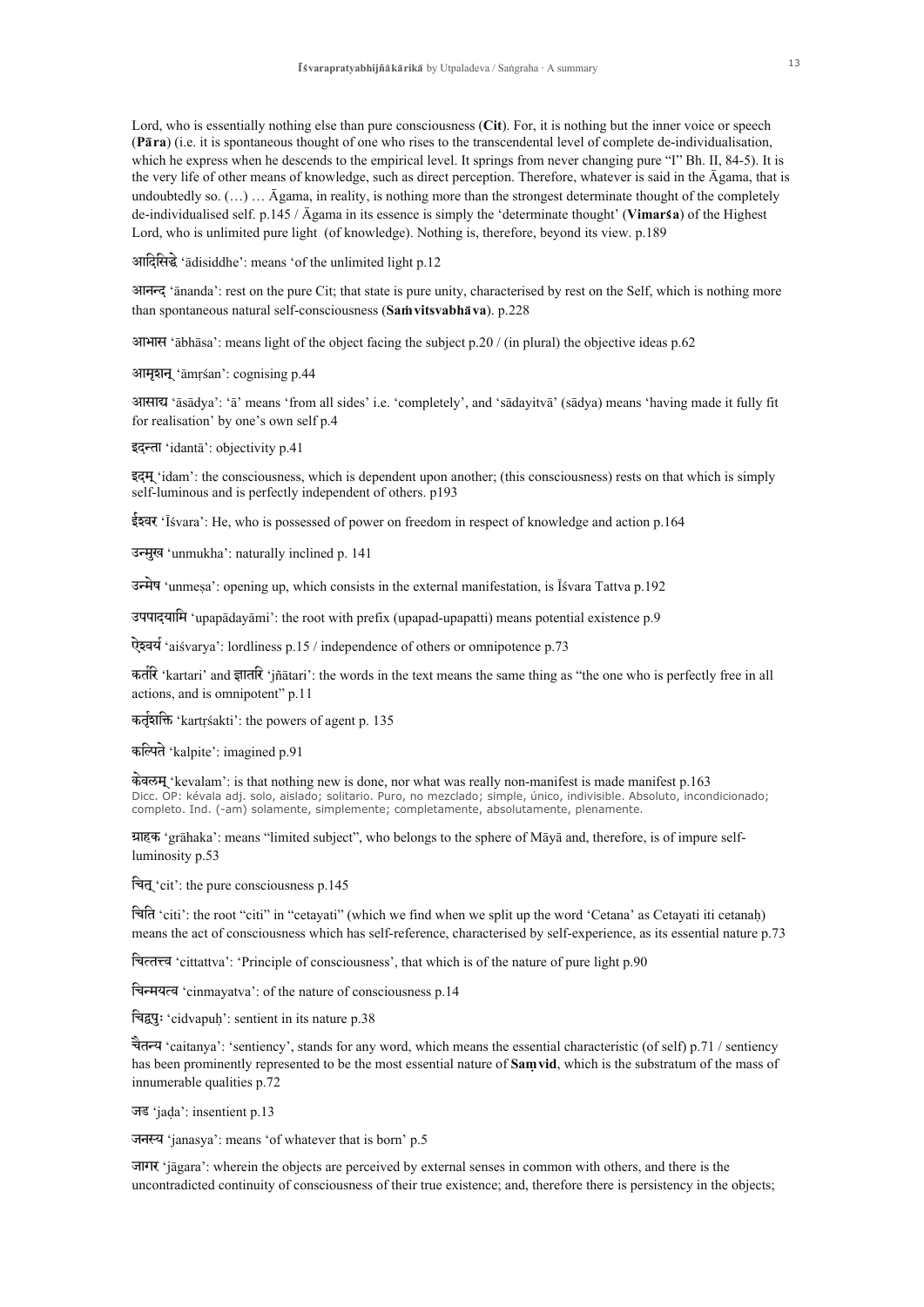such a creation in relation to the limited subject is technically called jaagara. And a subject perceiving such a creation, is said to be in the wakeful state. p.214

जातु 'jātu': sometimes i.e. only under certain conditions p.106

 $\overline{u}$   $\overline{u}$  'jiva': the limited sentient being p.13

जीवताम ' $i$ ivatām': the sentient subjects p.16

ज्ञातृ 'jñātr': knower p. 111

 $\overline{\mathsf{s}}$  ateva': the state of relations (iñati) p.100

 $\overline{\xi}$ IT 'jñana': cognitions p.20 / light of consciousness p.61 / true knowledge, which is the most essential characteristic of liberation, (entering into the Reality) consists in the equal predominance of both "consciousness" (Boddha) and "freedom". Is. Pr.  $\bar{A}$ gamādhikara  $\bar{A}$ h. II, 12 p.209 / predominance of free-consciousness is called 'knowledge' p.210

तत्पदा 'tatpada': is an attributive compound. It means: the object of remembrance, the remembered, is the same as that of the direct experience p.23

तादात्म्य 'tādātmya': the relation of identity p. 144

तादात्म्याभाव 'tādātmyābhāva': non-existence of a thing as identical with that wherein it is said to be non-existing e.g. "the ground (Bhūtala) is not jar"  $p.105$ 

तिरोध 'tirodhana': "obscuration" p.196

तुरियातित 'turiyatita': that state, in which the principle of free-consciousness or self-consciousness, because the instruction of a teacher or any other similar reason, shines, in its full freedom, emerging as it were out of the objective  $\sin y$  etc., and there is full consciousness of the presence of qualities of omnipresence and eternality etc. within,  $-$  is called 'beyond the fourth'. p.209

 $\frac{1}{2}$  $\frac{1}{2}$  turiya': that state, – in which all, from Sūnya to body etc., are converted (into self) by self-consciousness, which has the consciousness of possession of omnipotence and eternality etc., as a metal is (converted into gold) by the alchemical process, – is called the "fourth" state. In this body etc. give up as if it were their objective nature. Both (turivatita and turiva) these states of liberation in the very life time, are known as "Samavesa" in the Sastras. In all these, well entering (into reality) is the only important thing. p.209

दर्शनम् 'darsanam': means indeterminate experience p.51

दास्य 'dāsya': means a state of the 'devotee' to whom the Lord gives all that is desired p.4

दुक् 'drk': means 'cognition' (experience) p.33

दृष्टता 'drstata': the quality of the object to become manifest p.49

द्वचणुक 'dvyanuka': binary substance p.64

ननु 'nanu': objection p.20

नभ 'nabha': ether p.91

 $\overline{H}$  $\overline{H}$  'nimesa': closing up, which consists in the internal manifestation, is Sadasiva p.192

पति 'pati': the subject when he looks upon the objects as non-different from himself p.203

परम् 'param': means "of a different nature" p.20

परमशिव 'paramasiva': the Absolute p.13

परता 'parata': means perfection i.e. independence of others, the I-consciousness p.194

परामर्श 'paramarsa': means the point of rest (in the thought-process), and that is nothing else than self-consciousness p.79 / will in the form of desire to do p.186

परम् स्पन्दनम् 'param spandanam': the initial Creative stir, the beginning of the manifestation of the innumerable variety of objects p.10

पद्मू 'pasu': the limited subject, when (the objects) are manifested as separate from him by Maya and he is defiled by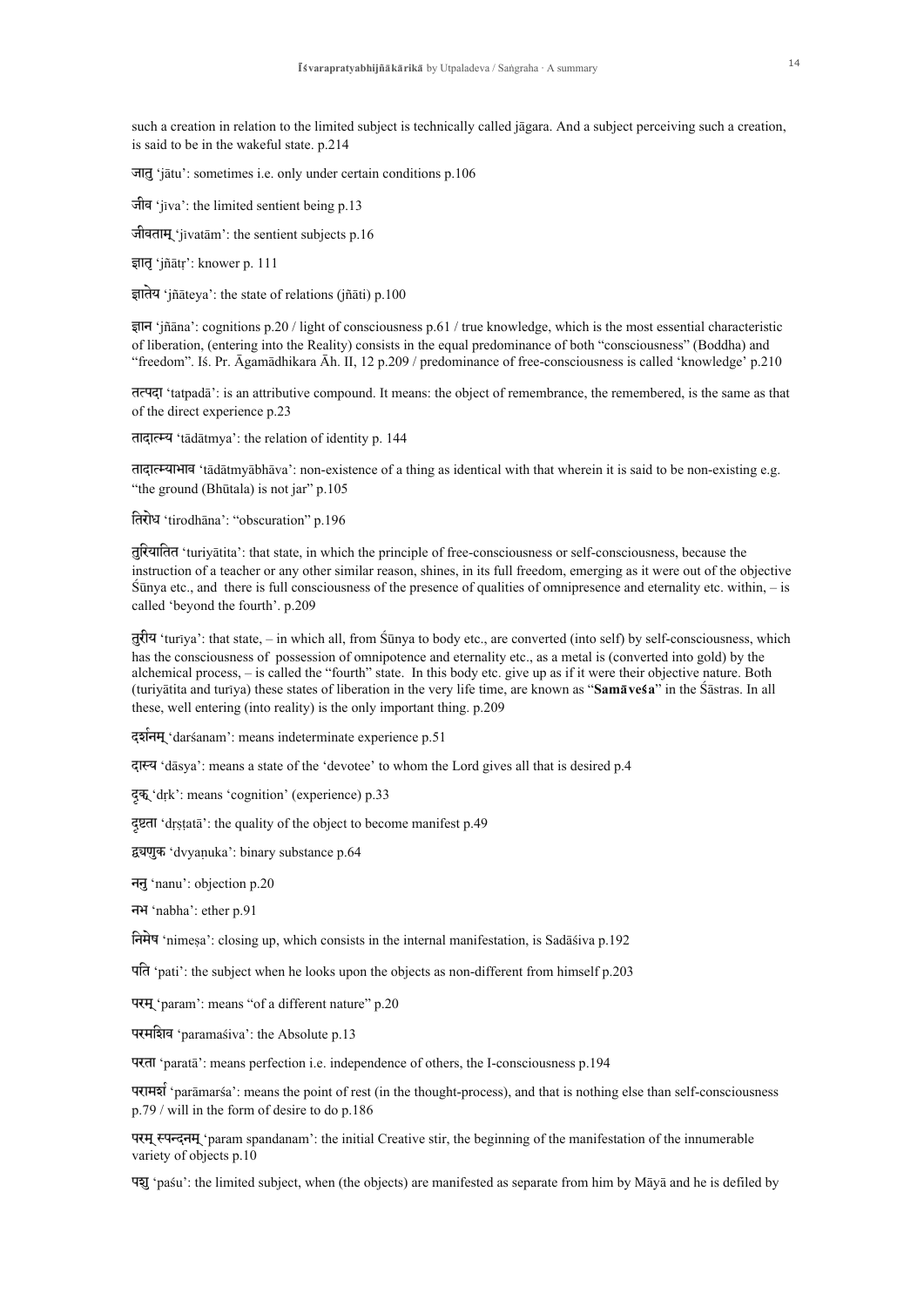troubles (Kleśa) and Karmans etc. p.203

पुरुष 'purusa': is essentially nothing more than the ignorance of being perfect in reality. In reality there is no bondage. But only when He (the Lord), because of His all-transcending power of freedom, manifests Himself as limited, then He is not conscious of His perfection, though it is there even in that state. This is the reason why He is called Purusa. It is because of the limitedness through association with different bodies, vital airs and Buddhis, that Puruşas are many, p. 220  $/$  in his essential nature, is nothing more than the limited sentiency, and it is not his essential nature to make the objects shine p.221-2

पृथत्तव 'prthaktva': separateness or diversity p.150

प्रकल्प्य 'prakalpya': determinately grasped p.224

प्रकाशि 'prakāša': the light of consciousness p.14 / consciousness – power of knowledge p.221

प्रकाशिरूपता 'prakāśarūpatā': the light of consciousness p.118

प्रतिभास 'pratibhasa': means the light of consciousness inclined towards a configuration of  $\bar{A}$  bhasas, which rest on a common substratum, and the determinative activity, which finds expression, not in a word (but in the sentence): because all these Abhasas necessarily rest on one. p.150

प्रत्यक्षज्ञान 'pratyakṣajñāna': the direct perception p.36

प्रत्यवमर्श 'pratyavamarśa': self-consciousness p.73, 88 / determinate consciousness and consists in using certain fixed word for the thing perceived p.81

प्रधान 'pradhāna': evolving and assuming the forms, beginning with Mahat and ending with earth, appears in the form of a chain of innumerable creations and destructions. (...) ... action is nothing but a fixed series of forms, (in which a thing appears), which (forms) being different from one another, do not shine simultaneously. And because such is the essential nature of action, therefore, as Pradhāna, being characterised by a particular kind of action, cannot be simply represented to be the cause, so it has to be spoken of as "causal agent". p.183 / one category which is nothing but the state of identity of all Meyas (objects). It is the Primary cause of all. p.199

प्रमाण 'pramāna': the means of right knowledge, which the chief characteristic is its power to produce the determinate knowledge p.142

प्रमाता 'pramātā': a subject p.48

प्रमातृ 'pramātr': the state of pure subject p.203

प्रमेय 'prameya': is established to be characterised by diversity and unity. The unity in diversity of the object, is beyond all doubt, because it rests on one subject. p.160 / 'vastu' 'Tattva' and 'Prameya are synonymous terms p.159 Dicc. OP: Sas. adj. demostrable; cognoscible. n. objeto demostrable, lo que ha de ser demostrado; objeto de conocimiento.

प्रमेयतत्त्व 'prameyatattva': objectivity p.224

प्राण 'prāṇa': means the 'being' (Sthiti) of the sentient principle (Cidrūpa) as Prāṇa and Āpana, the characteristic of life. It is essentially nothing more than the universal motion ('Samanvaparispanda' as admitted by the Spanda system). It brings sentiency to the insentient body etc. When because of "freedom" (Svätantrya) self is superimposed on it, it is determinately apprehended as "I". This very 'being' of Cit, manifesting itself in the particular forms of movement such as those of vital air (Prāna) etc., assumes five different forms. p.216 / the principle of life p.217

भान्ति 'bhānti': shine p.47

भिन्ने 'bhinne': 'In the differentiated', 'in the body' p.90

भुद्धि 'bhuddhi': (one king of internal sense) To know determinately when it confronts an object, is the general function of the Buddhi p.200

भोग 'bhoga': is nothing else than the (limited) action and bliss. Limited action is suffering, because **Rajoguna**, which is nothing but a mixture of knowledge and ignorance and is characterised by motion, is pain. Sattva, which is essentially light of knowledge, is pleasure. Tamas is complete ignorance. It is the rest between the two. It is like Pralaya. p.221

भोध 'bhodha': the light of consciousness p.59, 63, 194 / the essence of which is the Self-consciousness, free from dependence on any other, – is the essence of all the objects, which are correctly conceived as "this"; because they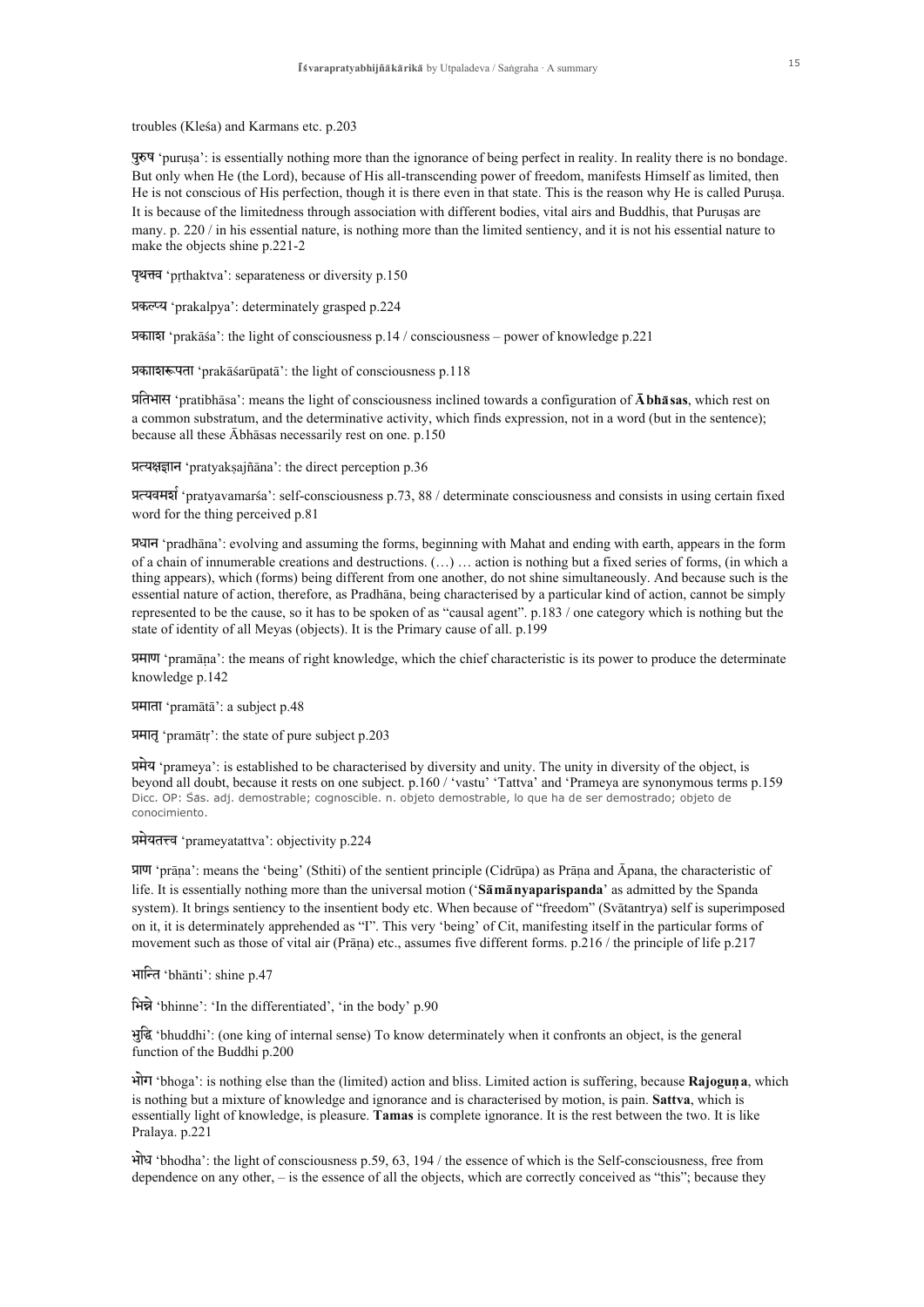have assumed the state of being the objects of knowledge. p.194

मनस् 'manas: (one king of internal sense) manas is the cause of desire (Sankalpa) etc. p.200

मल 'mala': "the loss of power of knowledge to freedom" p.210

महासत्ता 'mahāsattā': the transcendental being, the great goddess, called the life of the universe, p.75

 $\overline{m}$  maya': is the Lord's power, which is responsible for the consciousness "I this" which is the ultimate reality of Sadāšiva and Išvara, which are characterised by the consciousness of separate objectivity as resting on the self. consciousness. In these two states the consciousness of Prakasa and Vimarsa, as the essential nature of the self, still persists. These three powers (Prakāśa, Vimarśa and Māyā) are recognised to be natural i.e. not-created, in the Lord. But when there is the ignorance of the essential nature of the self and cognition and action refer to objects, which are (recognised to be) separate (from the self) and there is consciousness of the separate objects as devoid of both Prakaasza and Vimarsa, then arise Sattva, Rajas and Tamas, which are characterised bay pleasure, pain and absence of both (Moha) and the functions of which are knowledge, action and restriction (Niyama) respectively. p.221

imit 'miti': cognition p. 140 / the fruit of Pramaan\_a p. 141 / Dicc. OP: SZaas. conocimiento, percepción válida

 $\overline{H}$  'mūrta': definitive dimension, i.e. the atoms, constituting a binary p.64

मूर्ति वैचित्र्य 'mūrti vaicitrya': variety of manifestations of bodies, 'mūrti' means the body of the object and vaicitrya means variety p. 122

मेय 'meya': the object p.199

 $\hat{\mathbf{H}}$  'moksa': is nothing but self-realisation, which is nothing but the realisation of ParamaŚiva, which follows from one's identifying one's self with that what is free from determinacy, through giving up of all Vikalpas. p.227 / The liberated considers himself identical with the self-consciousness "I", which is the prompter (Adhisthatr) of all subjects right from Sadāśiva and Īśvara down to worm. p.228

योजिका 'yojika': the unification of means of knowledge, or 'Yukti' on the analogy of unification of sweet-smelling things p.154

Èic 'ruci': free will, unrestrained by any purpose; it arises independently of any purpose, because the mind is essentially restless p.148

रूपश्लेष 'rūpaslesa': formal relation p.134

लक्षण 'laksana': consist of limitations of time, space and form p.20

vgRs! 'vargas': group of letters, which are essentially different powers (deities), called Braahmi etc. p.226

विकल्प 'vikalpa': determinacy p.87

विकल्पज्ञानम् 'vikalpajñānam': determinate knowledge p. 42

विज्ञान 'vijñāna': the nature of light of consciousness, is in reality nothing else than "Light" itself p.60 / the consciousness p.185

विमर्श 'vimarsa': the power of action p.17, which is essentially freedom, and which has its being in **Prakassa** p.118 / the mental reaction, which is nothing but determinative cognitive activity p.67 / freedom – the power of action p.221

विरोध 'virodha': contrariness p.103

विषयप्रकाश 'visayaprakāsa': the light that illumines the objects, which is itself spoken of as light of consciousness p.117

वैतत्य 'vaitatya': extendedness p. 133

Vyitreka…av 'vyatirekaabhaava': non-existence, which denies separate possible existence of a thing at a particular time and place e.g. "Here on this ground there is no jar" p.105

Vyapar 'vyaapaara': activity p.145

व्यवस्थापना 'vyavasthāpanā': right knowledge(?) p.35. / the determinate illumination (of the objects) p.66 Dicc. OP: [vi+avasthapana] n. el hecho de sostener/ Sas. establecimiento, demostración.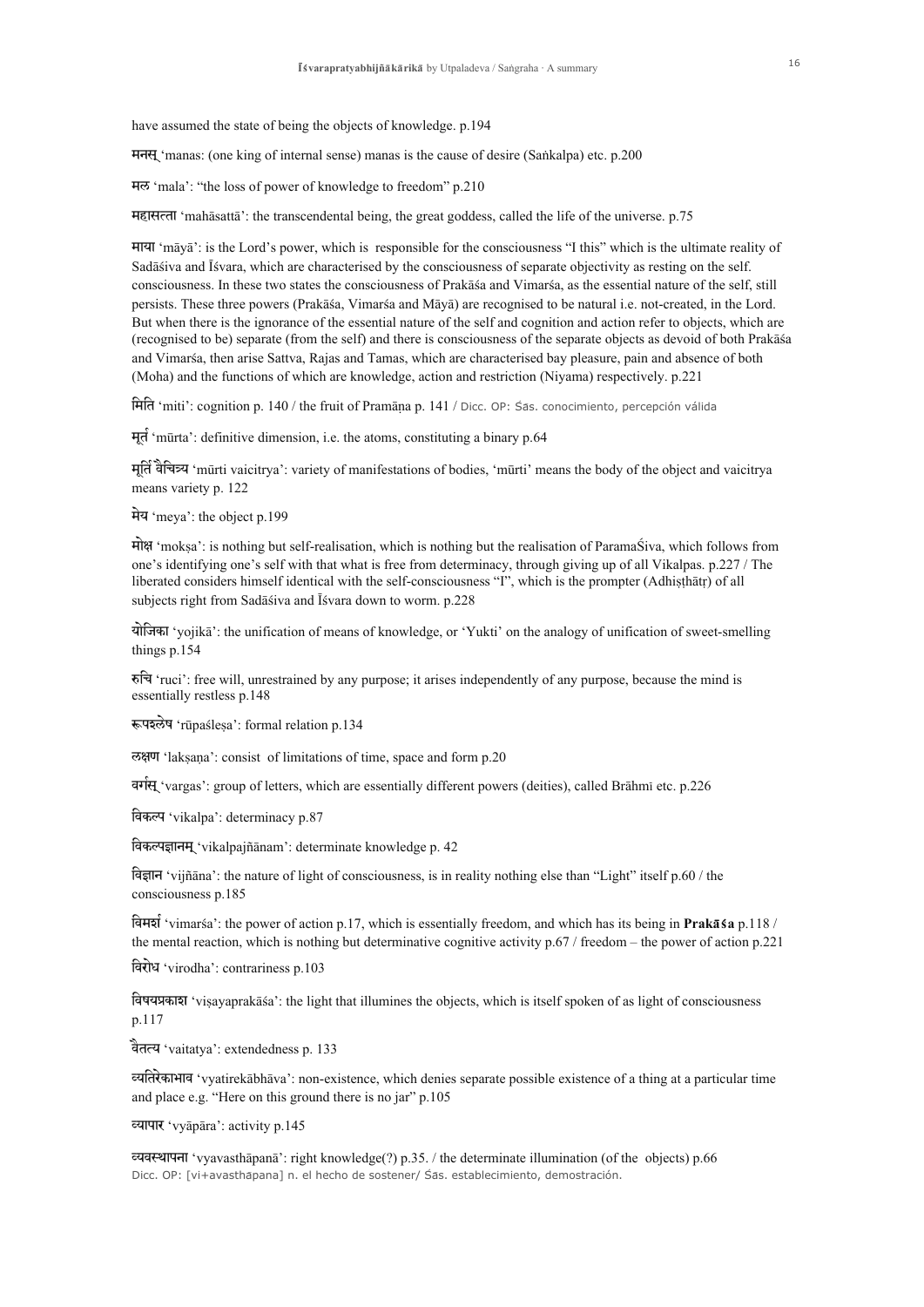$\frac{1}{2}$  samvid': consciousness which the essential nature is Freedom p.11 / the self; the self-luminous principle p.36 / the universal consciousness p.65, 72 / Aham, the principle of self-consciousness p.197

संवित् स्फुरण 'samvit sphurana': the slight stir in the light of consciousness p.124

संवेदनांशे 'samvedanāmse': the subjective aspect p.162

सक़त् 'sakrt': simultaneous p.100

सङ्कल्प 'sankalpa': desire p.200

Dicc. OP: propósito (mental), resolución, intención, determinación, voluntad; deseo, anhelo. Fil. concepto, idea, noción

सङ्कोचपुरःसर 'sankocapurahsara': self-concretisation which preceded the creation of objective world p.220

सत्ता 'sattā': being of a thing p. 137

 $\overline{\text{tr}(\text{grad} \cdot \text{rad})}$ : the state of resting of both the I-consciousness and the this-consciousness on one substratum p.192

समान 'samāna': In the states of both, waking and dream, the principle of life (Prāna) manifests itself primarily in inhaling and exhaling. In the state of deep sleep it (Prāna) is called Samāna, the most essential feature of which is the rest (of Prana-for a while in the cavity of the heart i.e. the non-manifestation of Prana in the form of inhaling and exhaling). As such Samana is comparable to the time, technically called Visuvat (equinoctial time). In the state of Turiya, it moves up through mid-passage (Susumnā). As such it is called Udāna. Is, Pr. Āgamādhikāra, Āh. II, 19-20 p. 215-6 / The suspension of activity of Prana and Apana, the rest for a while, is the characteristic of Samana p.217

समवाय 'samavāya': relation of inherence p.63 / inference p. 133

समवेतम् 'samavetam': means not separate p.51

समावेश 'samāvesa': The merging, characterised not only by the predominance of free-consciousness (Kartrtā) and consequent reduction of Sūnya etc. to subordinate position; but also by the equal prominence of another aspect of Cit, the "pure consciousness" (Boddha), which was before obscured by Māyā. For, the Mala, "the loss of power of knowledge to freedom" has now ceased to function. And such predominance of free-consciousness is called 'knowledge' (jñāna), because of its being the opposite of the impurity, called ignorance. This is the chief characteristic feature of Samāvesa; because, on account of this, a subject, though associated with body, is yet Lord. Accordingly in the Sāstras such a subject is called liberated (Mukta). p.210 / a subject, who practices Samāvesa, becomes capable of knowing and doing all that he desires, while he is still associated with the body. p.228-9

सामानाधिकरण्या 'samanadhikarnya': In the configuration of  $\bar{A}$ bhasas, there has to be admitted some Abhasa as the chief among them, which may be considered to be the substratum of all others. This would be their common abode. The so called "sāmānādhikarnya" is nothing else than the connection of these Abhāsas with this common substratum. p.150 / Dicc. OP: n. Gram. correferencialidad, concordancia; el hecho de referirse o de residir en el mismo objeto o de tener un mismo substrato. Adhikarna [adhi+karana] n. Sas. substrato; referencia; Gram. locativo, concordancia.

सामान्यतोदृष्टे 'sāmānyatodrṣṭe': generic perception p.67

सामान्यपरिस्पन्द 'sāmānyaparispanda': the universal motion p.216

सामान्यरूपत्व 'sāmānyarūpatva': universality p.150

sarm! 'saaram': substance i.e. that which is the most important aspect of Sammvid (the power of free consciousness) p.75

 $\overline{\mathbb{R}}\mathbb{R}^n$  'siddha': directly perceived and, therefore, there is no necessity of inferring it p.177

 $\hat{\theta}$ g $\hat{\theta}$  'sausupta': the state of subject in deep sleep; deep sleep consists primarily in the rest of the principle of life (Prāna) in between the two movements in the Hrdayasadana, the place in the heart, the spatial point which is beyond the reach of senses. p.217

 $\overline{\text{er}}\text{F}$  'spanda': a stir, technically called "vimarsa", the power of action p.16 / the transcendental motion p.74

स्फुरण 'sphurana': (Sanskrit synonym for which is 'Spandana') self-consciousness or the seeming vibration p.74

 $F_{\mathbf{5}}$  $F_{\mathbf{6}}$  $F_{\mathbf{7}}$  (sphuratta<sup>2</sup>: the imperceptible eternal stir p.74

स्व 'sva': means not applicable to others, i.e., self-confined p.20